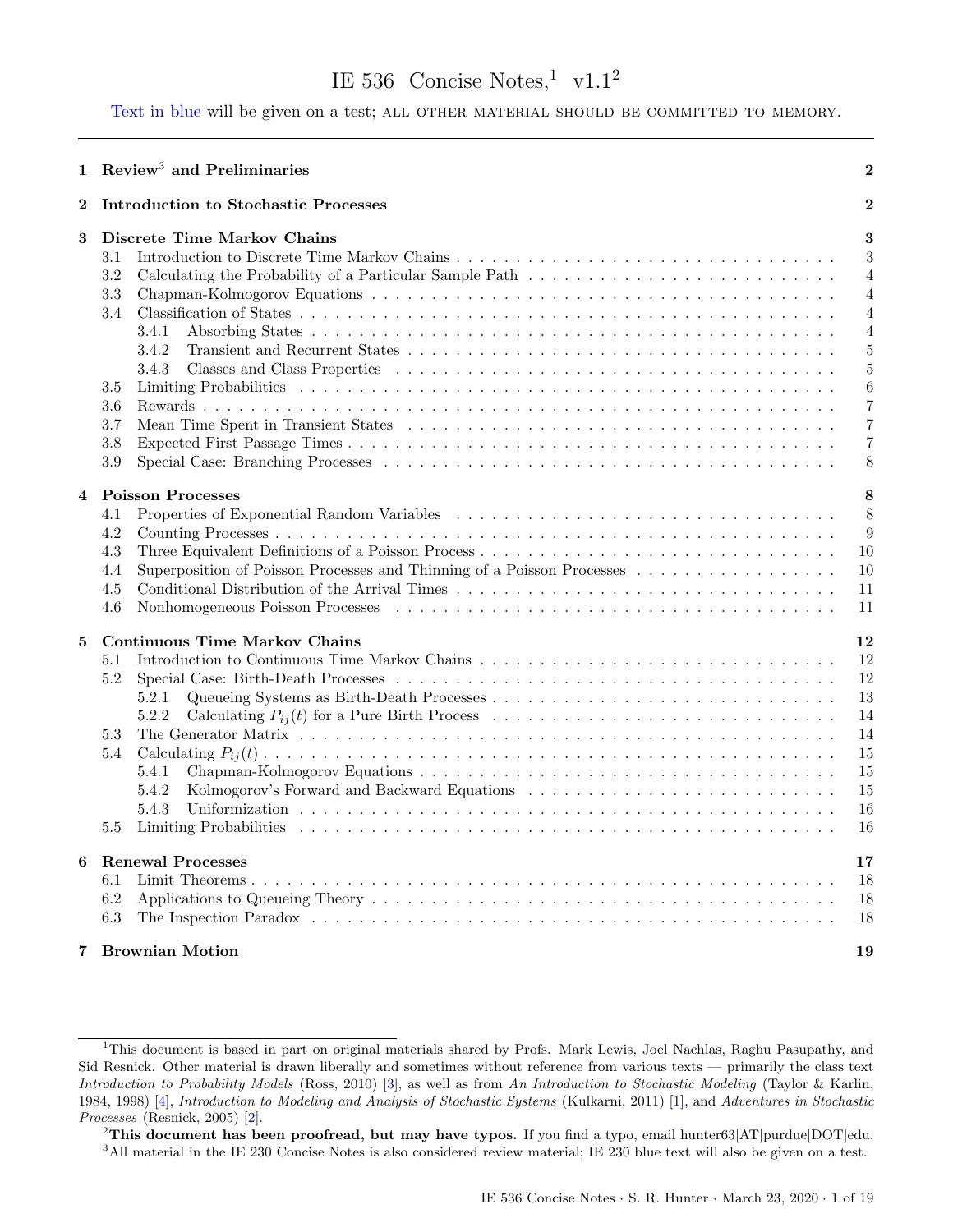# <span id="page-1-0"></span>[1](#page-1-2) Review<sup>1</sup> and Preliminaries

**Definition 1.1** (Matrix Multiplication). If A and B are  $m \times m$  matrices whose elements in the *i*th row and jth column are  $a_{ij}$  and  $b_{ij}$ , respectively, then  $A \cdot B$  is defined to be the  $m \times m$  matrix whose element in the ith row and jth column is  $\sum_{k=1}^{m} a_{ik} b_{kj}$ .

<span id="page-1-5"></span>**Definition 1.2** (Little-Oh). A function  $f(\cdot)$  is  $o(h)$  ("little-oh-of-h") if  $\lim_{h\to 0}$  $f(h)$  $\frac{h^{(n)}}{h} = 0.$ 

**Definition 1.3** (Sample Space). The sample space  $\Omega$  is the set of all possible outcomes of an experiment.

<span id="page-1-3"></span>**Definition 1.4** (Random Variable). A random variable  $Y: \Omega \to \mathcal{Y}, \mathcal{Y} \subseteq \mathbb{R}$  is a function that assigns a real number  $Y(\omega) \in \mathcal{Y}$  to each outcome  $\omega \in \Omega$ .

**Notation.** Let  $f: \mathbb{R} \to \mathbb{R}$  be a function. Usually, f or  $f(\cdot)$  refers to the function, and  $f(x)$  refers to the value of the function at  $x \in \mathbb{R}$ . Likewise, Y refer to the random variable, and  $Y(\omega)$  refers to the value of the random variable at  $\omega \in \Omega$ . (Thus, Y is a random variable,  $Y(\omega)$  is a number.)

**Result 1.5.** Let Y be a random variable that, with probability one  $(w.p.1)$ , takes only non-negative values. Further, let  $F_Y(y)$  denote its cdf. Then

$$
E[Y] = \begin{cases} \sum_{n=0}^{\infty} P\{Y > n\} = \sum_{n=0}^{\infty} (1 - F_Y(n)) & \text{if } Y \text{ takes on integer values } n \in \{0, 1, 2, \ldots\} \\ \int_0^{\infty} P\{Y > y\} dy = \int_0^{\infty} (1 - F_Y(y)) dy & \text{if } Y \text{ is continuous.} \end{cases}
$$

**Result 1.6** (Law of Total Probability). Let A be an event in the sample space  $\Omega$ , and let  $Y: \Omega \to \mathcal{Y}, \mathcal{Y} \subseteq \mathbb{R}$ be a random variable. Then

$$
P{A} = \begin{cases} \sum_{y} P{A | Y = y} P{Y = y} & \text{if } Y \text{ is discrete} \\ \int_{-\infty}^{\infty} P{A | Y = y} f_Y(y) dy & \text{if } Y \text{ is continuous.} \end{cases}
$$

**Remark 1.** You may be used to seeing this result as written in the IE 230 Concise Notes: If  $A, B_1, B_2, \ldots, B_n$ are events in  $\Omega$  such that  $B_1, B_2, \ldots, B_n$  partition  $\Omega$ , then  $P\{A\} = \sum_{i=1}^n P\{A \mid B_i\} P\{B_i\}$ . Notice that instead of indexing the conditioning events from  $1, 2, \ldots, n$ , the event  $Y = y$  is indexed over all values of y, thus forming a partition. (Further, the event Y = y can be considered shorthand for  $B_y = \{\omega \in \Omega : Y(\omega) = y\}$ .)

**Result 1.7** (Iterated Expectations). Let  $X$  and  $Y$  be random variables. Then

$$
E[X] = E[E[X | Y]] = \begin{cases} \sum_{y} E[X | Y = y] P\{Y = y\} & \text{if } Y \text{ is discrete} \\ \int_{-\infty}^{\infty} E[X | Y = y] f_Y(y) dy & \text{if } Y \text{ is continuous.} \end{cases}
$$

**Notation.** Notice that  $E[X|Y]$  denotes a random variable, while  $E[X|Y=y]$  denotes a number.

# <span id="page-1-1"></span>2 Introduction to Stochastic Processes

**Definition 2.1** (Stochastic Process, Informal). A stochastic process  $\{X(t), t \in \mathcal{T}\}\$ is an ordered collection of random variables, where  $\mathcal{T} \subseteq [0,\infty)$  is the index set and t is usually interpreted as time.

**Definition 2.2** (State Space). The state space  $\mathcal X$  is the set of all possible values that the ordered collection of random variables  $\{X(t), t \in \mathcal{T}\}\)$  can assume.

<span id="page-1-4"></span>**Definition 2.3** (Stochastic Process, More Formal). A stochastic process  $X: \Omega \times \mathcal{T} \to \mathcal{X}, \mathcal{X} \subset \mathbb{R}$  is a function that assigns a real number  $X(\omega, t)$  to each outcome  $\omega \in \Omega$  and index  $t \in \mathcal{T}$ .

**Notation.** For each  $t \in \mathcal{T}$ , the random variable  $X(\cdot, t)$  is usually written as  $X(t)$ , which is the state of the process at time t. We often use  $X(t)$  when the index is unspecified or continuous, and  $X_t$  when the index is discrete, e.g.,  $t \in \mathcal{T} = \{0, 1, 2, \ldots\}$ , although this rule is not consistently applied.

<span id="page-1-2"></span><sup>&</sup>lt;sup>1</sup>All material in the IE 230 Concise Notes is also considered review material; IE 230 blue text will also be given on a test.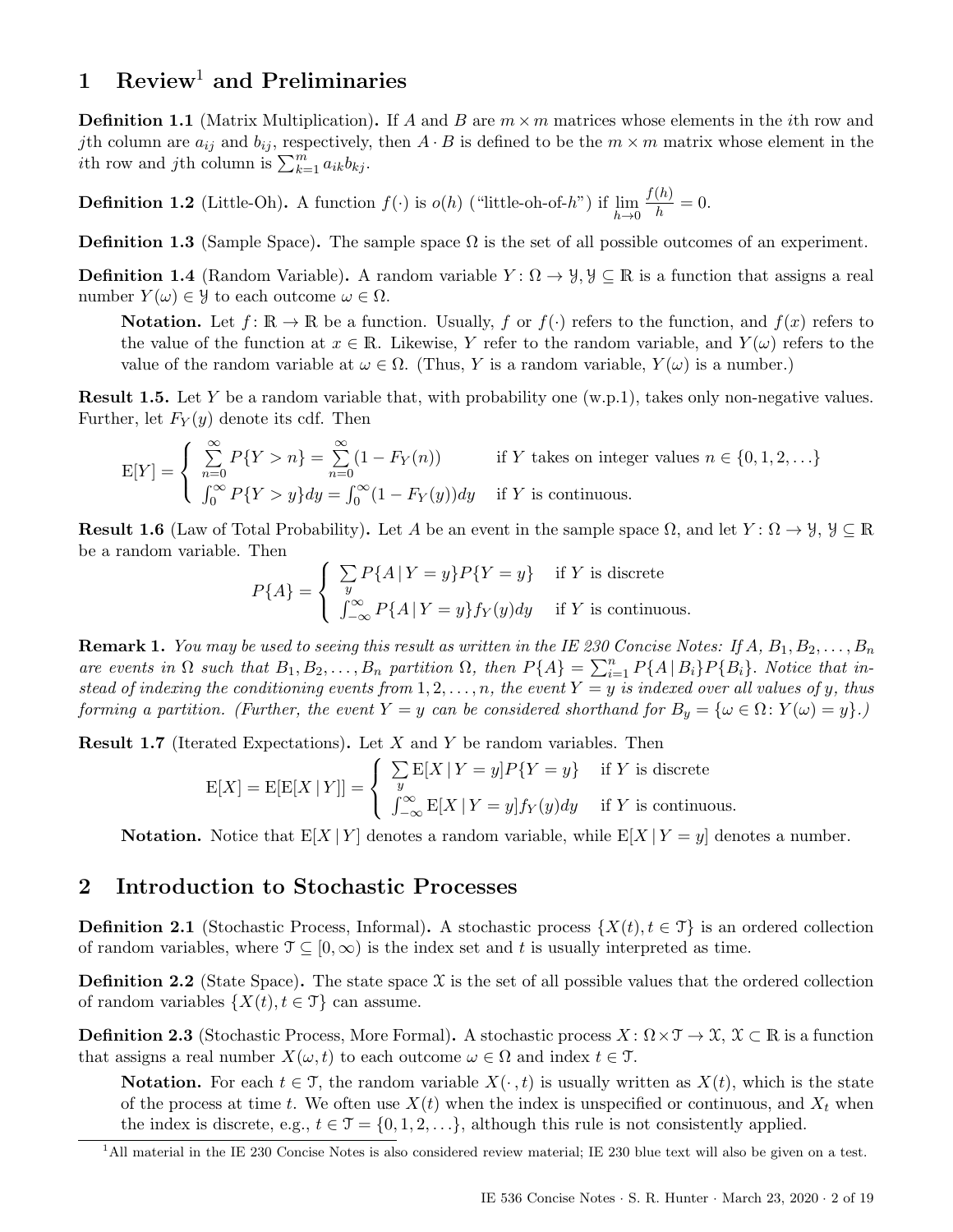**Definition 2.4** (Sample Path). For a an outcome  $\omega \in \Omega$ , the function  $X(\omega, \cdot)$  is called a sample path. (That is, we fix the outcome  $\omega$  so that  $X(\omega, \cdot)$  is a function of time only; see Definitions [1.4](#page-1-3) and [2.3\)](#page-1-4).

**Definition 2.5** (Markov Property). A stochastic process  $\{X(t), t \in \mathcal{T}\}\)$  has the Markov property if, for any set of *n* time points  $t_1 < t_2 < \ldots < t_n$  in the index set, we have

$$
P\{X(t_n) \le x_n \mid X(t_{n-1}) = x_{n-1}, \dots, X(t_2) = x_2, X(t_1) = x_1\} = P\{X(t_n) \le x_n \mid X(t_{n-1}) = x_{n-1}\}.
$$

| Table 1. DUCHastic I TOCESSES CRASSIFIED by THILE and DRAG DRACE Type |                                                                                             |                           |  |  |  |
|-----------------------------------------------------------------------|---------------------------------------------------------------------------------------------|---------------------------|--|--|--|
|                                                                       | Discrete State Space                                                                        | Continuous State Space    |  |  |  |
|                                                                       | Discrete Time   Discrete Time Markov Chains                                                 | Time Series (Not Covered) |  |  |  |
|                                                                       | Continuous Time   Poisson Processes, Continuous<br>Time Markov Chains, Renewal<br>Processes | Brownian Motion           |  |  |  |

| Table 1: Stochastic Processes Classified by Time and State Space Type |  |  |
|-----------------------------------------------------------------------|--|--|
|-----------------------------------------------------------------------|--|--|

# <span id="page-2-0"></span>3 Discrete Time Markov Chains

### <span id="page-2-1"></span>3.1 Introduction to Discrete Time Markov Chains

**Definition 3.1** (Discrete Time Markov Chain). A discrete time Markov chain (DTMC)  $\{X_n, n = 0, 1, 2, ...\}$ is a Markov process whose (time) index set is  $\mathcal{T} = \{0, 1, 2, \ldots\}$ , implying 'discrete time,' and whose state space X is a countable set, implying 'chain.' Thus, for all states  $i_0, \ldots, i_{n-1}, i, j \in \mathcal{X}$  in and times  $n = 0, 1, 2, \ldots$ ,

$$
P\{X_{n+1}=j \mid X_n=i, X_{n-1}=i_{n-1},\ldots X_0=i_0\}=P\{X_{n+1}=j \mid X_n=i\}.
$$

**Definition 3.2** (Time Homogeneous DTMC). A DTMC  $\{X_n, n = 0, 1, 2, ...\}$  is time homogeneous if the one-step transition probabilities satisfy  $P\{X_{n+1} = j | X_n = i\} = P\{X_{m+1} = j | X_m = i\}$  for all times  $n, m \geq 0$  and states  $i, j \in \mathcal{X}$ . (We study only time homogeneous DTMC's. Henceforth, this property is implied.)

**Definition 3.3** (One-Step Transition Probability). For a Markov chain  $\{X_n, n = 0, 1, 2, \ldots\}$ , the one-step transition probability is the probability that  $X_{n+1}$  is in state j, given that  $X_n$  is in state i, is

 $P_{ij} := P\{X_{n+1} = j \mid X_n = i\}$  for each for each  $n \in \{0, 1, 2, ...\}$  and  $i, j \in \mathcal{X}$ .

**Notation.** Without loss of generality, label the states with indices  $i, j \geq 0$ . Then,  $\mathbb{P}$  is the matrix of one-step transition probabilities  $P_{ij}$ , where  $\sum_{j=0}^{\infty} P_{ij} = 1$  for  $i = 0, 1, 2, ...$  (each row sums to one) and

$$
\mathbb{P} := \begin{bmatrix} 0 & P_{00} & P_{01} & P_{02} & \dots \\ P_{10} & P_{11} & P_{12} & \dots \\ \vdots & \vdots & \vdots & \vdots \\ P_{i0} & P_{i1} & P_{i2} & \dots \\ \vdots & \vdots & \vdots & \vdots \end{bmatrix}.
$$

**Result 3.4.** A (time homogeneous) Markov chain  $\{X_n, n = 0, 1, 2, ...\}$  is completely defined once its transition probability matrix and the probability distribution of its initial state,  $a_0$ , are specified, where

$$
\mathbf{a}_0 = (a_{i_0}, a_{i_1}, \ldots) = (P\{X_0 = i_0\}, P\{X_0 = i_1\}, \ldots) \text{ for each state } i_0, i_1, \ldots \in \mathfrak{X}.
$$

<span id="page-2-2"></span>Example 3.5 (Random Walk). A one-dimensional random walk is a DTMC whose state space is the integers  $\mathfrak{X} = \{\ldots, -2, -1, 0, 1, 2, \ldots\}$  and, for  $p \in (0, 1)$ , the transition probabilities are  $P_{i,i+1} = p = 1 - P_{i,i-1}$ . We can visualize this DTMC using the following diagram, where the probability of going from each state  $i$  to state  $j$  is written along an arc from state  $i$  to state  $j$ :

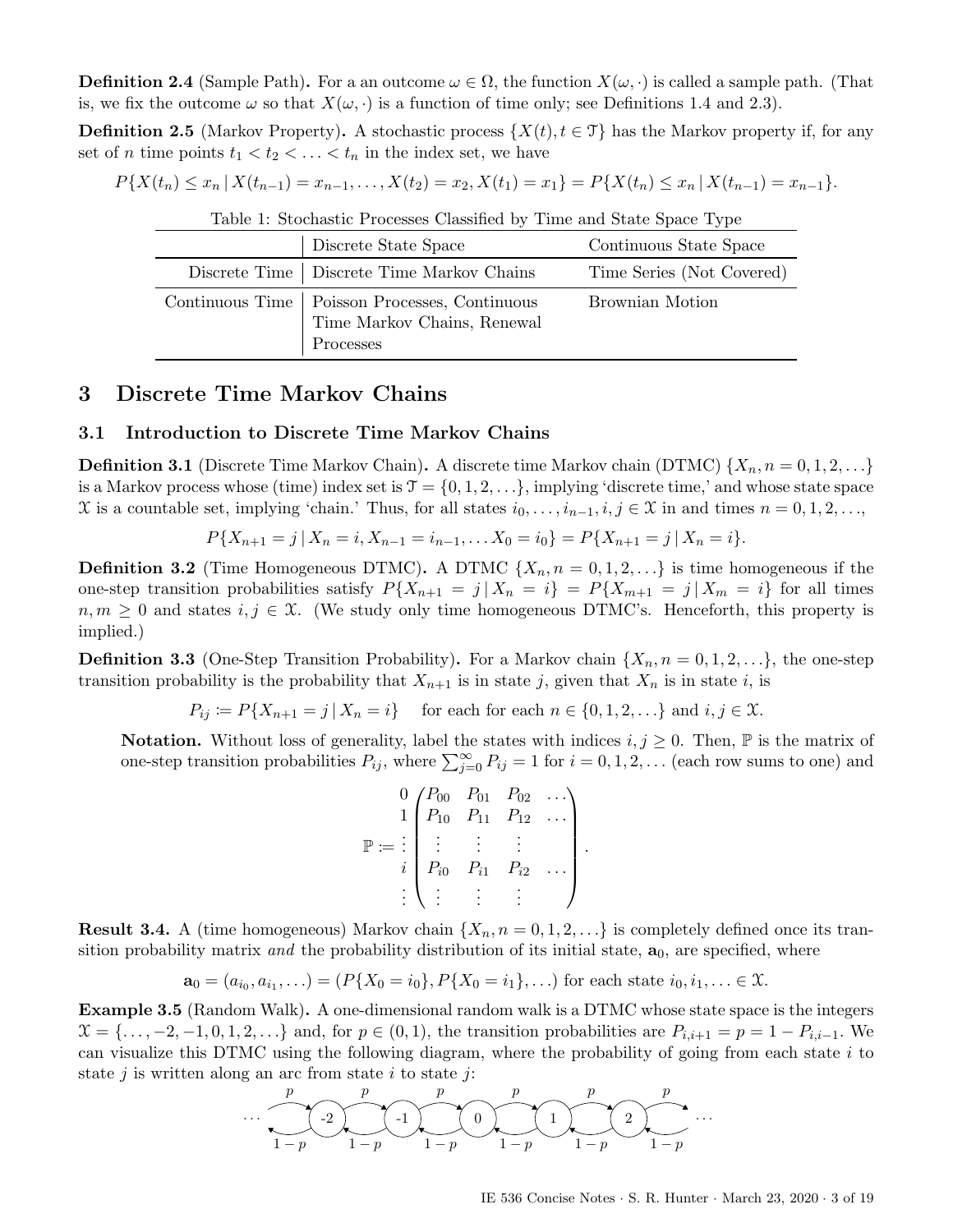### <span id="page-3-0"></span>3.2 Calculating the Probability of a Particular Sample Path

**Result 3.6** (Probability of a Sample Path<sup>[1](#page-3-4)</sup>). For a Markov chain  $\{X_n, n = 0, 1, 2, ...\}$ , the probability of observing a particular sample path is

 $P\{X_n = i_n, X_{n-1} = i_{n-1}, \ldots, X_0 = i_0\} = P_{i_{n-1},i_n} P_{i_{n-2},i_{n-1}}, \ldots, P_{i_0,i_1} a_{i_0},$ 

where  $i_n, i_{n-1}, i_{n-2}, \ldots, i_1, i_0 \in \mathfrak{X}$  are states and  $a_i = P\{X_0 = i\}$  is the probability the chain starts in state i.

### <span id="page-3-1"></span>3.3 Chapman-Kolmogorov Equations

**Definition 3.7** (*n*-Step Transition Probability). The probability that the Markov chain  $\{X_n, n = 0, 1, 2, ...\}$ currently in state i will be in state j after  $n \geq 0$  steps is

$$
P_{ij}^{(n)} := P\{X_{k+n} = j \,|\, X_k = i\}.
$$

Result 3.8 (Chapman-Kolmogorov Equations<sup>[1](#page-0-3)</sup>). Without loss of generality, label the states of the DTMC with indices  $i, j, k \geq 0$ . The Chapman-Kolmogorov equations, stated as

$$
P_{ij}^{(n+m)} = \sum_{k=0}^{\infty} P_{ik}^{(n)} P_{kj}^{(m)}
$$
 for all  $n, m \ge 0$  and all states  $i, j$ ,

provide a method for computing the n-step transition probabilities by noting that a process going from state i to state j in  $n + m$  steps must pass through an intermediary state k in n steps. In matrix notation, the Chapman-Kolmogorov equations are  $\mathbb{P}^{(n+m)} = \mathbb{P}^{(n)} \cdot \mathbb{P}^{(m)}$  for all  $n, m \geq 0$ .

**Result 3.9** (Calculating the *n*-Step Transition Probability Matrix<sup>[1](#page-0-3)</sup>). The *n*-step transition probability matrix of a DTMC is  $\mathbb{P}^{(n)} = \mathbb{P}^n$ , which represents  $\mathbb P$  multiplied with itself *n* times.

**Definition 3.10** (Transient Distribution). For a Markov chain  $\{X_n, n = 0, 1, 2, ...\}$ , using the notation that  $a_i = P{X_0 = i}$  for a state i, let  $a_n = (P{X_n = i_0}, P{X_n = i_1}, ...)$  denote a vector containing the (unconditional) probability distribution of  $X_n$  at time n. The vector  $a_n$  is called the transient distribution of the Markov chain at time n.

Result 3.11. The transient distribution of a DTMC is obtained by conditioning on the initial state. That is,

$$
P\{X_n = j\} = \sum_{i=0}^{\infty} P\{X_n = j | X_0 = i\} P\{X_0 = i\} = \sum_{i=0}^{\infty} a_i P_{ij}^{(n)}.
$$

In matrix notation, we have  $a_n = a_0 \mathbb{P}^{(n)} = a_0 \mathbb{P}^n$ .

### <span id="page-3-2"></span>3.4 Classification of States

#### <span id="page-3-3"></span>3.4.1 Absorbing States

Definition 3.12 (Absorbing State). An absorbing state is a state that, once entered, cannot be left. That is, if i is an absorbing state of a DTMC, then  $P_{ii} = 1$  and  $P_{ij} = 0$  for all states  $j \neq i$ .

<span id="page-3-5"></span>**Result 3.13.** Let  $\{X_n, n = 0, 1, 2, ...\}$  be a Markov chain for which the set of states  $A \neq \emptyset$  is the set of all absorbing states. Then for non-absorbing states  $i, j \notin A$ ,  $P_{ij}^{(n)}$  represents the probability that the chain will go from i to j in n steps without ever entering any states in  $A$ ,

$$
P_{ij}^{(n)} = P\{X_n = j, X_k \notin \mathcal{A}, k = 1, \dots, n \, | \, X_0 = i\}.
$$

For states  $i, j \notin A$ , the probability the chain goes from state i to j in n steps, given it is not "absorbed," is

$$
P\{X_n = j \mid X_0 = i, X_k \notin \mathcal{A}, k = 1, \dots, n\} = \frac{P\{X_n = j, X_k \notin \mathcal{A}, k = 1, \dots, n \mid X_0 = i\}}{P\{X_k \notin \mathcal{A}, k = 1, \dots, n \mid X_0 = i\}} = \frac{P_{ij}^{(n)}}{\sum_{r \notin \mathcal{A}} P_{ir}^{(n)}}.
$$

<span id="page-3-4"></span><sup>&</sup>lt;sup>1</sup>You should be able to prove this result and justify all the steps.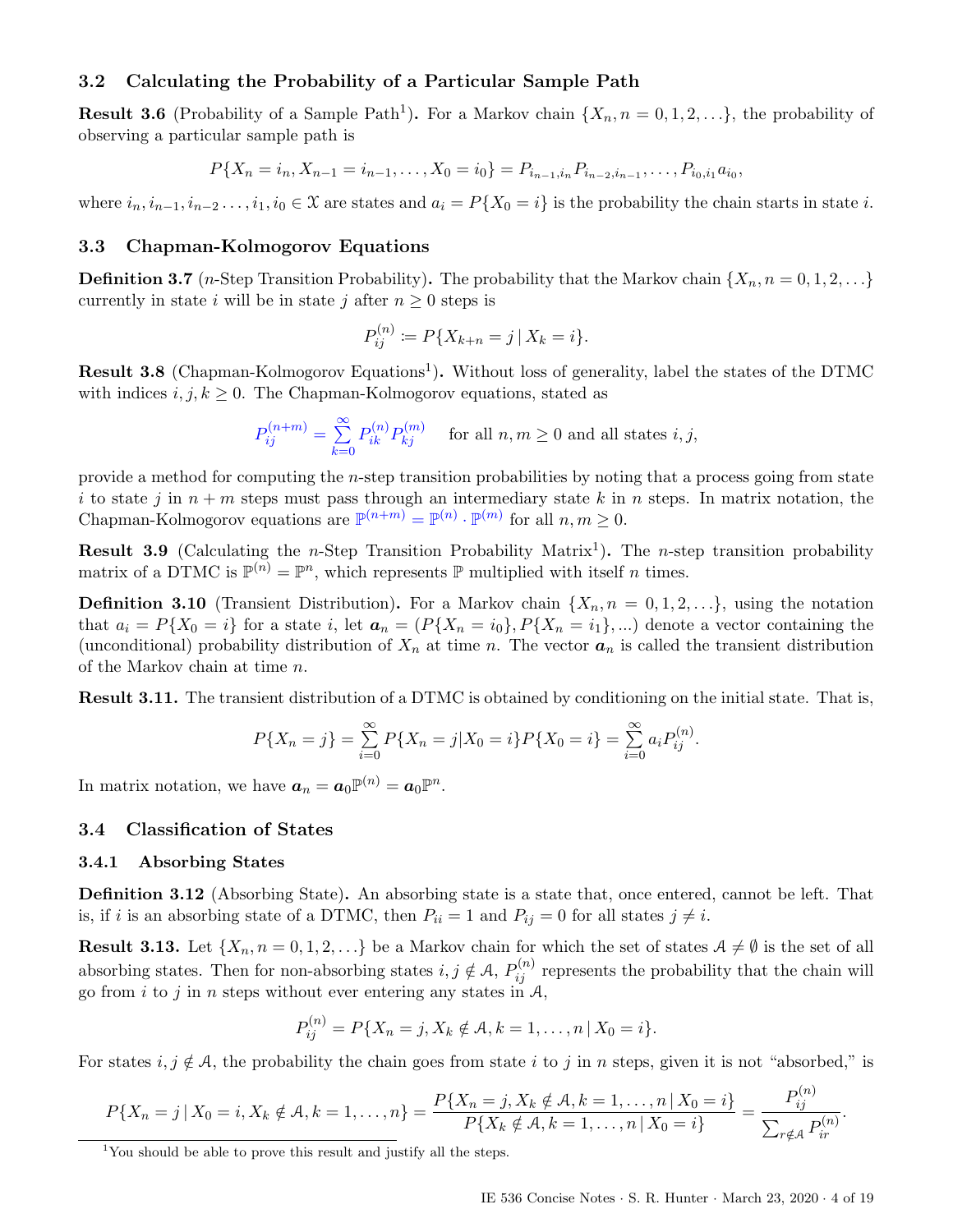**Remark 2.** Suppose you want to know the probability a Markov chain  $\{X_n, n = 0, 1, 2, ...\}$  with transition probabilities  $P_{ij}$  enters any of a specified set of states A by time n. Create a new Markov chain identical to  $\{X_n, n = 0, 1, 2, \ldots\}$  but with one-step transition probabilities  $Q_{ij}$  that reset the states in A to be absorbing,

$$
Q_{ij} = \begin{cases} 1 & \text{if } i \in \mathcal{A}, j = i \\ 0 & \text{if } i \in \mathcal{A}, j \neq i \\ P_{ij} & \text{otherwise.} \end{cases}
$$

Then, analyze the new chain using the information in Result [3.13.](#page-3-5)

### <span id="page-4-0"></span>3.4.2 Transient and Recurrent States

**Definition 3.14** (Recurrent State). Let  $f_i$  be the probability that, starting in state i, the DTMC ever returns to state *i*. State *i* is recurrent if  $f_i = 1$ . That is, starting in state *i*, the DTMC returns to state *i* w.p.1.

**Definition 3.15** (Transient State). State i is transient if  $f_i < 1$ ; that is, starting in state i, the DTMC escapes state *i* forever with probability (w.p.)  $(1 - f_i) > 0$ .

<span id="page-4-3"></span>**Result 3.16.** Let  $V_i$  denote the number of visits to transient state i until the DTMC escapes transient state i forever (which is equivalent to the number of time periods the DTMC spends in transient state i). Then given the DTMC starts in state i,  $V_i$  is a geometric(p) random variable, where  $p = (1 - f_i)$  is the probability of escaping state  $i$  forever (that is, the probability of "success"). That is,

$$
P{V_i = n | X_0 = i, i \text{ is transient}} = f_i^{n-1}(1 - f_i), \quad n = 1, 2, ...
$$

is the probability that, starting in state  $i$ , the DTMC will be in state  $i$  exactly  $n$  times, and

$$
E[V_i | X_0 = i, i \text{ is transient}] = 1/(1 - f_i) < \infty.
$$

**Result 3.[1](#page-4-2)7.** <sup>1</sup>For any state i,  $\sum_{n=0}^{\infty} P_{ii}^{(n)}$  equals the expected number of visits to state i, starting in state i.

**Result 3.18.** State i is recurrent if and only if, starting in state i, the expected number of visits to state i is infinite. Thus, state *i* is recurrent if  $\sum_{n=0}^{\infty} P_{ii}^{(n)} = \infty$  and transient if  $\sum_{n=0}^{\infty} P_{ii}^{(n)} < \infty$ .

### <span id="page-4-1"></span>3.4.3 Classes and Class Properties

**Definition 3.19** (Accesible). State j is accessible from state i if  $P_{ij}^{(n)} > 0$  for some  $n \ge 0$ .

**Definition 3.20** (Communicating States). Two states i and j that are accessible to each other communicate, which is denoted  $i \leftrightarrow j$ , and is equivalent to  $j \leftrightarrow i$ .

**Remark 3.** Any state communicates with itself since  $P_{ii}^{(0)} = 1$ . Further, by the Chapman-Kolmogorov equations, if  $i \leftrightarrow k$  and  $k \leftrightarrow j$ , then  $i \leftrightarrow j$ .

Definition 3.21 (Communicating Class). Two states that communicate are in the same class.

Remark 4. By the properties of communication, any two classes of states are either identical or disjoint.

Definition 3.22 (Irreducible). A DTMC is irreducible if there is only one class, that is, if all states communicate with each other.

**Result 3.23.** If state i is recurrent, and state i communicates with state j, then state j is recurrent. Therefore, recurrence and transience are class properties.

Remark 5. For a finite-state DTMC, not all states can be transient (there must be at least one recurrent state). All states of a finite, irreducible DTMC are recurrent.

<span id="page-4-2"></span><sup>&</sup>lt;sup>1</sup>You should be able to prove this result and justify all the steps.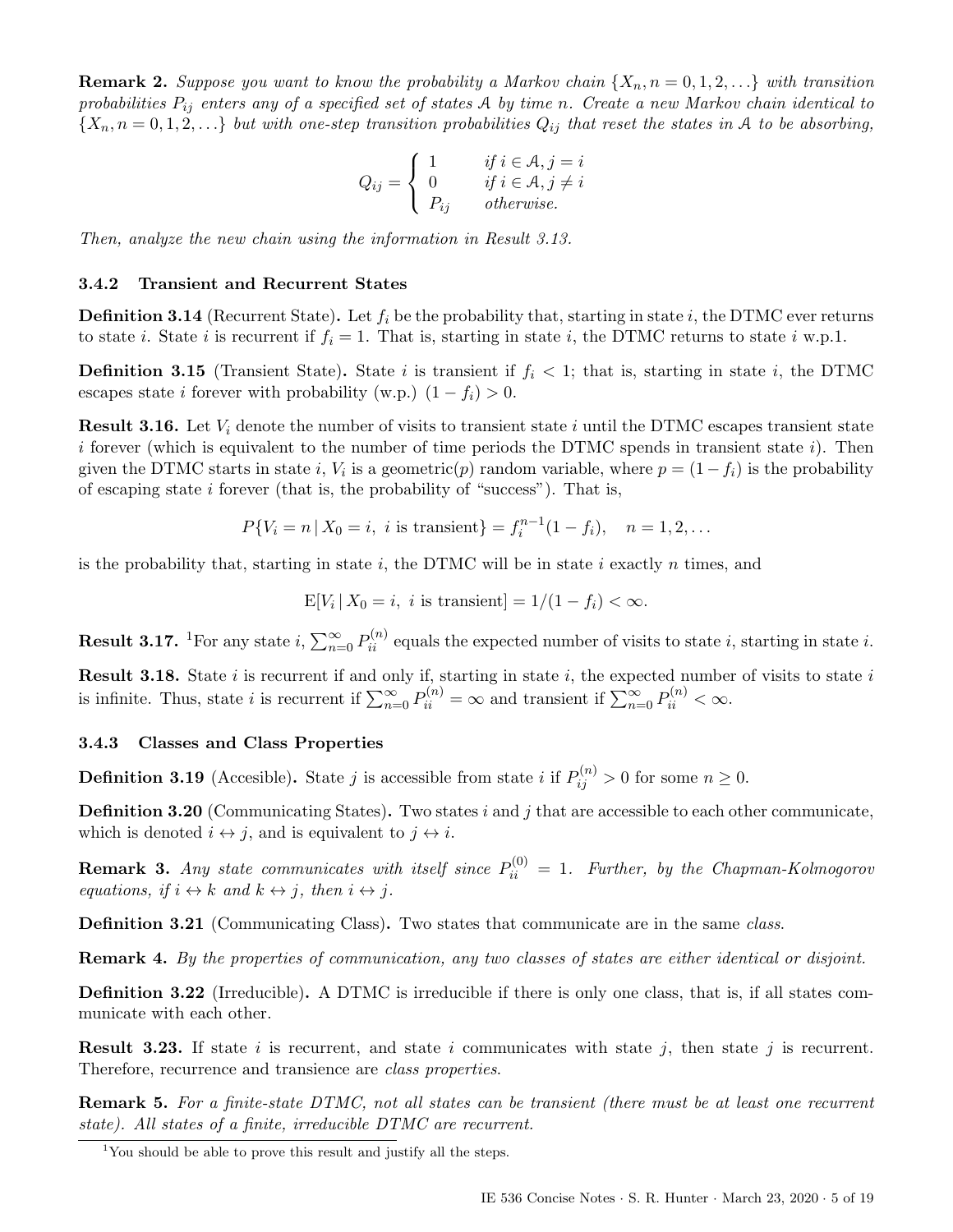**Definition 3.24** (Period). A state i has period d if any return to state i must occur in multiples of d time steps, e.g.,  $P_{ii}^{(n)} = 0$  unless  $n = k \times d \ge 1$  for some integer k, and d is the largest integer with this property. That is,  $d = \gcd\{n: P_{ii}^{(n)} > 0\}$ , where gcd stands for the "greatest common divisor."

**Definition 3.25** (Aperiodic). A state with period  $d = 1$  is said to be aperiodic. A state i is aperiodic if there exists *n* such that for all  $n' \ge n$ ,  $P_{ii}^{(n')} > 0$ .

**Remark 6.** Periodicity is a class property: if state i has period d and  $i \leftrightarrow j$ , then j has period d.

**Definition 3.26** (Positive Recurrent State). If state i is recurrent, then it is positive recurrent if, starting in state  $i$ , the expected time until the process returns to state  $i$  is finite.

Definition 3.27 (Ergodic). Positive recurrent, aperiodic states are called ergodic.

Remark 7. Positive recurrence, like recurrence, is a class property. In a finite-state DTMC, all recurrent states are positive recurrent.

**Remark 8.** Recurrent states that are not positive recurrent are called null recurrent.

Example 3.28. Consider the DTMC defined by a one-dimensional random walk on the non-negative inte-gers. That is, modify Example [3.5](#page-2-2) so that the state space is  $\{0, 1, 2, 3, \ldots\}$  and  $P_{00} = 1 - p$ , as follows:



This chain is irreducible. It is positive recurrent if and only if  $p < 1/2$ . If  $p = 1/2$ , it is null recurrent, and if  $p > 1/2$ , it is transient.

#### <span id="page-5-0"></span>3.5 Limiting Probabilities

Definition 3.29 (Limiting Distribution). Without loss of generality, label the states of the Markov chain  $\{X_n, n = 0, 1, 2, \ldots\}$  with indices  $i, j \geq 0$ . Assuming it exists, for each  $j \geq 0$ , let

$$
\pi_j = \lim_{n \to \infty} P\{X_n = j | X_0 = i\} = \lim_{n \to \infty} P_{ij}^{(n)},
$$

and, if it exists, let  $\pi = (\pi_0, \pi_1, \pi_2, \ldots)$  denote the limiting distribution of  $\{X_n, n \geq 0\}.$ 

**Theorem 3.30.** If a DTMC is irreducible, positive recurrent, and aperiodic, then  $\pi_i$  exists and does not depend on the initial state i. Furthermore,  $\pi_j$  is the unique nonnegative solution to the system of equations

$$
\pi_j = \sum_{i=0}^{\infty} \pi_i P_{ij}, \quad j \ge 0, \quad \text{("balance" equations)}; \qquad 1 = \sum_{j=0}^{\infty} \pi_j \quad \text{("normalizing" equation)}.
$$

In matrix notation, these equations are written as  $\pi = \pi \mathbb{P}$ ,  $\sum_{j=0}^{\infty} \pi_j = 1$ .

**Definition 3.31** (Stationary Distribution). A distribution  $\tilde{\boldsymbol{\pi}} = (\tilde{\pi}_0, \tilde{\pi}_1, \tilde{\pi}_2, ...)$  is called a stationary distribution if setting the initial distribution  $\mathbf{a}_0 = \tilde{\boldsymbol{\pi}}$  implies the transient distribution  $\mathbf{a}_n = \tilde{\boldsymbol{\pi}}$  for all  $n \geq 0$ .

**Theorem 3.32.** A distribution  $\tilde{\pi}$  is a stationary distribution if and only if it satisfies  $\tilde{\pi} = \tilde{\pi} \mathbb{P}, \sum_{j=0}^{\infty} \tilde{\pi}_j = 1$ .

Corollary 3.33. If the limiting distribution  $\pi$  exists, it is also a stationary distribution.

**Result 3.34.** If a DTMC is irreducible, the solution to  $\pi = \pi \mathbb{P}, \sum_{j=0}^{\infty} \pi_j = 1$  exists if and only if the Markov chain is positive recurrent.

**Remark 9.** If a DTMC is irreducible and there does not exist a solution to  $\pi = \pi \mathbb{P}$ ,  $\sum_{j=0}^{\infty} \pi_j = 1$ , then it is either transient or null recurrent, and  $\pi_j = 0$  for each state j.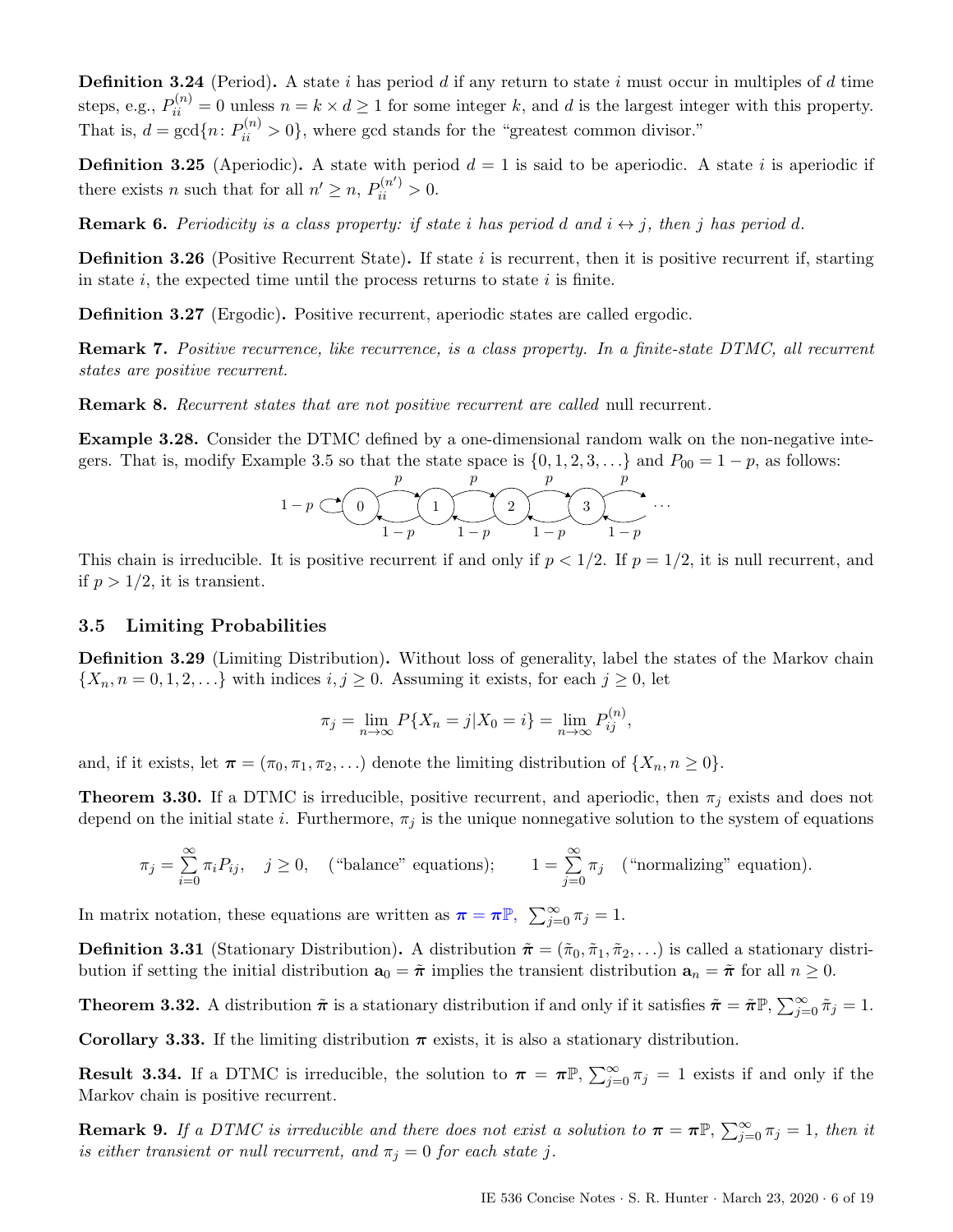**Result 3.35.** If a DTMC is irreducible and positive recurrent, the solution to  $\pi = \pi \mathbb{P}, \sum_{j=0}^{\infty} \pi_j = 1$  is unique,  $\pi$  is a stationary distribution, and  $\pi_j$  is the long-run proportion of time the process is in state j.

**Remark 10.** If a DTMC is irreducible and positive recurrent, the solution to  $\pi = \pi \mathbb{P}$ ,  $\sum_{j=0}^{\infty} \pi_j = 1$  exists and is unique, but is not necessarily a limiting distribution. (The limit may not exist due to periodicity.)

**Result 3.36.** [\[2,](#page-18-4) p. 138] Let  $1_{m \times n}$  be an  $m \times n$  matrix all of whose entries equal one, let I be the identity matrix, and let  $A^{-1}$  denote the matrix inverse for any matrix A. If  $\pi$  is the stationary distribution of an irreducible DTMC with transition probability matrix P, then

$$
\boldsymbol{\pi} = \mathbf{1}_{1 \times m} (\mathbb{I} - \mathbb{P} + \mathbf{1}_{m \times m})^{-1}.
$$

**Result 3.37.** If a DTMC is irreducible and positive recurrent, then starting in state  $j$ , the expected number of steps to return to j is  $m_{jj} = 1/\pi_j$ , where  $m_{jj} \geq 1$ .

**Remark 11.** Since  $\pi_j$  is the long-run proportion of time an irreducible, positive recurrent DTMC spends in state j, then in expectation, the chain spends one unit of time in state j per  $m_{jj}$  units of time.

#### <span id="page-6-0"></span>3.6 Rewards

**Result 3.38.** Let  $\{X_n, n = 0, 1, 2, ...\}$  be an irreducible Markov chain with stationary probabilities  $\pi_j, j \geq 0$ , and let  $r$  be a bounded function on the state space. Then w.p.1, the expected reward per unit time is

$$
\lim_{m \to \infty} \frac{1}{m} \sum_{n=0}^{m-1} r(X_n) = \sum_{j=0}^{\infty} r(j) \pi_j.
$$

### <span id="page-6-1"></span>3.7 Mean Time Spent in Transient States

**Definition 3.39** (Matrix of One-Step Transition Probabilities for Transient States). Let  $\{X_n, n = 0, 1, 2, ...\}$ be a finite-state Markov chain, and let  $\mathfrak{X}_T = \{1, 2, \ldots, t\}$  be the set of transient states. Define the matrix containing one-step transition probabilities for the transient states as

$$
\mathbb{P}_T := \begin{pmatrix} P_{11} & P_{12} & \dots & P_{1t} \\ \vdots & \vdots & \vdots & \vdots \\ P_{t1} & P_{t2} & \dots & P_{tt} \end{pmatrix}.
$$

**Remark 12.** Notice that at least one row of  $\mathbb{P}_T$  does not sum to one.

**Result 3.40.** <sup>[1](#page-6-3)</sup>For transient states  $i, j \in \mathcal{X}_T$ , let  $\delta_{ij} := 1$  represent the initial visit if  $i = j$ ; otherwise,  $\delta_{ij} = 0$ . The expected number of time periods the DTMC spends in state j given that it starts in state i is

$$
E[V_j \mid X_0 = i, i, j \text{ are transient}] = s_{ij} = \delta_{ij} + \sum_{k=1}^t P_{ik} s_{kj},
$$

where the random variable  $V_j$  is defined in Result [3.16.](#page-4-3) In matrix notation, letting  $\mathbb I$  be the identity matrix and S be a matrix whose  $(i, j)$ th entry is  $s_{ij}$ , we have  $\mathbb{S} = \mathbb{I} + \mathbb{P}_T \mathbb{S}$ , which implies  $\mathbb{S} = (\mathbb{I} - \mathbb{P}_T)^{-1}$ .

**Result 3.41.** Let  $f_{ij}$  be the probability that, starting in transient state i, the DTMC ever visits transient state j. Then

$$
f_{ij} = \frac{s_{ij} - \delta_{ij}}{s_{jj}}.
$$

**Remark 13.** This result is consistent with Result [3.16](#page-4-3) since  $f_{ii} = (s_{ii} - 1)/s_{ii}$  implies  $s_{ii} = 1/(1 - f_{ii})$ .

### <span id="page-6-2"></span>3.8 Expected First Passage Times

**Theorem 3.42.** <sup>[1](#page-0-3)</sup>Let  $\{X_n, n = 0, 1, 2, \ldots\}$  be a finite-state DTMC, and  $T_i = \min\{n \geq 0 : X_n = j\}$ . Then

 $E[T_j | X_0 = i] = 1 + \sum_{k \neq j} E[T_j | X_0 = k]P_{ik}.$ 

<span id="page-6-3"></span><sup>&</sup>lt;sup>1</sup>You should be able to prove this result, which relies on a first step analysis (see Ch. 3  $\S4$  of [\[4\]](#page-18-2)), and justify all the steps.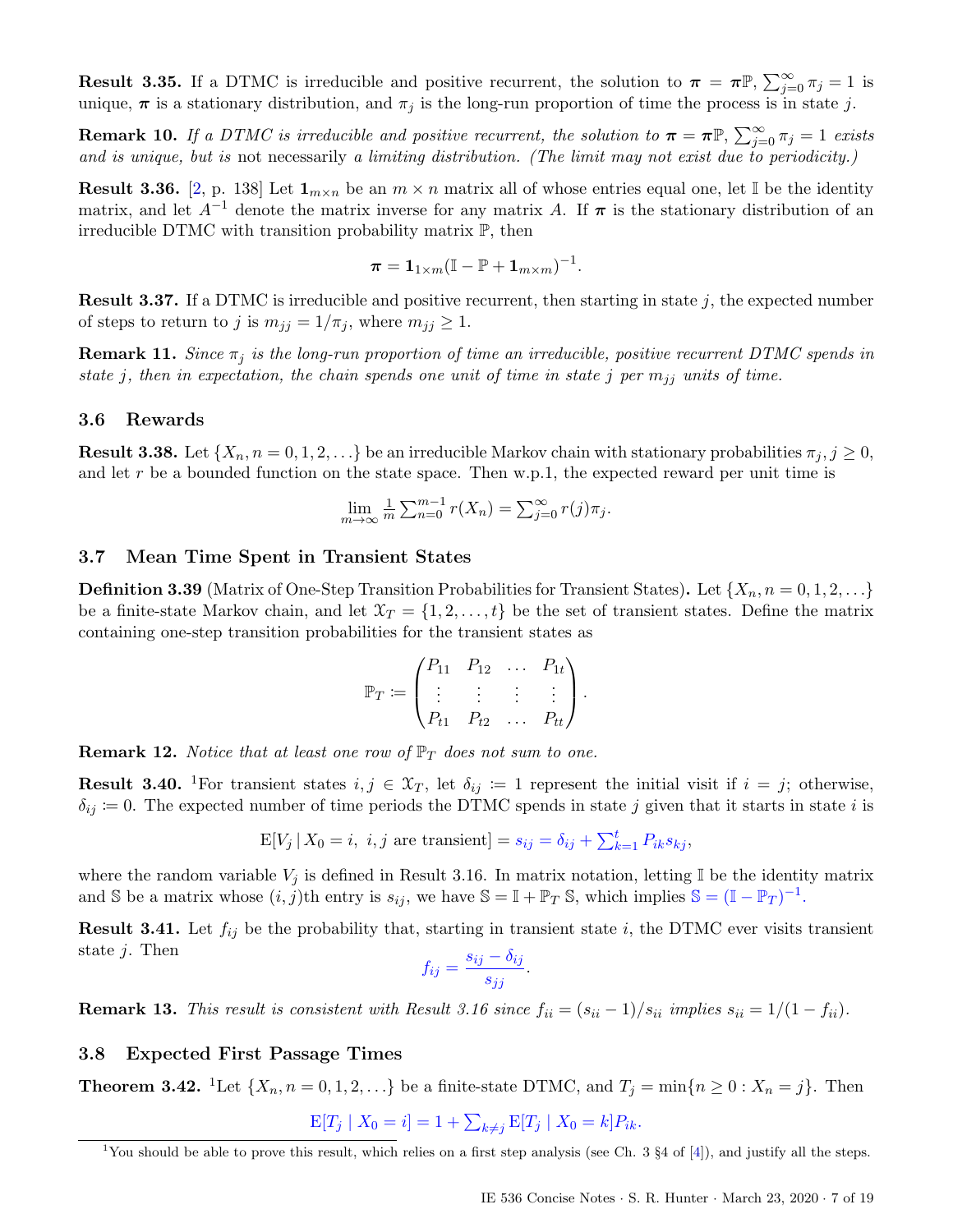### <span id="page-7-0"></span>3.9 Special Case: Branching Processes

**Definition 3.43** (Branching Process). A branching process  $\{X_n, n = 0, 1, 2, ...\}$  is a DTMC designed to study the size of a population capable of producing offspring of the same kind. It has the following properties:

- The state space is  $\mathcal{X} = \{0, 1, 2, \ldots\}.$
- The state of the process at time  $n, X_n$ , represents the number of individuals in the nth generation. The individuals in generation n are the offspring of generation  $n-1$  for all generations  $n \geq 1$ .
- Each individual produces  $J$  offspring independent of all other individuals, where  $J$  is a discrete random variable whose support is a subset of  $\{0, 1, 2, \ldots\}$  and no one number of offspring is certain, that is,  $P{J = j} < 1$  for all  $j = 0, 1, 2, \ldots$  The expected value and variance of a single individual's number of offspring are  $\mu := \mathbb{E}[J] = \sum_{j=0}^{\infty} j P\{J = j\}$  and  $\sigma^2 := \text{Var}(J) = \mathbb{E}[(J - \mu)^2] = \sum_{j=0}^{\infty} (j - \mu)^2 P\{J = j\}.$
- The classes are  $\{0\}$ , which is recurrent and absorbing, and  $\{1, 2, 3, \ldots\}$

**Result 3.44.** If  $P\{J = 0\} > 0$ , then the population dies out or its size tends to infinity, and states  $\{1, 2, 3, \ldots\}$  are transient.

**Remark 14.**  $P_{i0} = P\{J=0\}^i$  is the probability all i individuals in generation n have no offspring, so that  $X_{n+1} = 0$ . Thus,  $P_{i0} = P\{J = 0\}^i$  is a lower bound on the probability that we escape state i forever, that is, no later generation will ever consist of i individuals.

**Remark 15.** Henceforth, we start with one individual,  $X_0 = 1$ . Notice that we can analyze  $X_0 = 1$  and when  $X_0 = m$ , we treat each of the m individuals as a new branching process with  $X_0 = 1$ .

**Result 3.45.** (<sup>[1](#page-7-3)</sup>for  $E[X_n]$ ) Let  $X_0 = 1$ . The expected value of the number of individuals in the *n*th generation is  $E[X_n] = \mu^n$ . If  $\mu = 1$ , then  $Var(X_n) = n\sigma^2$ ; if  $\mu \neq 1$ ,  $Var(X_n) = \sigma^2 \mu^{n-1}(1 - \mu^n)/(1 - \mu)$ .

**Result 3.46.** (<sup>[1](#page-0-3)</sup> except  $\mu = 1$  case.) Let  $\pi_0$  denote the probability that the population eventually dies out,

$$
\pi_0 := \lim_{n \to \infty} P\{X_n = 0 | X_0 = 1\},\
$$

let  $p_j := P\{J = j\}$ , and assume  $X_0 = 1$ . If the expected number of offspring of each individual is less than or equal to one,  $\mu \le 1$ , then  $\pi_0 = 1$ . If  $\mu > 1$ , then  $\pi_0$  is the unique solution to  $\pi_0 = \sum_{j=0}^{\infty} (\pi_0)^j p_j$  in  $[0,1)$ .

**Remark 16.** When  $\mu > 1$ , [\[2\]](#page-18-4) provides a proof for why a root at  $\pi_0 = 1$  is not the probability that the population eventually dies out, starting on p. 21.

# <span id="page-7-1"></span>4 Poisson Processes

.

### <span id="page-7-2"></span>4.1 Properties of Exponential Random Variables

**Definition 4.1** (Exponential Distribution). A continuous random variable  $X$  has an exponential distribution with parameter  $\lambda, \lambda > 0$ , if its pdf is  $f_X(x) = \lambda e^{-\lambda x}, x \ge 0$  or, equivalently, its cdf is  $F_X(x) = 1 - e^{-\lambda x}, x \ge 0$ 

**Result 4.2.** (<sup>[1](#page-0-3)</sup>for E[X]) If a random variable  $X \sim$  exponential( $\lambda$ ),  $\lambda > 0$ , then E[X] =  $1/\lambda$ , Var(X) =  $1/\lambda^2$ .

**Definition 4.3** (Memoryless Property). A random variable X is said to be memoryless if, for all  $s, t \geq 0$ ,

$$
P\{X > s + t \mid X > t\} = P\{X > s\}.
$$

Result 4.4. [1](#page-0-3)The exponential distribution is memoryless.

Remark 17. The exponential distribution is the only continuous distribution that satisfies the memoryless property. (Recall that the geometric distribution, which is a discrete distribution, is is also memoryless.)

<span id="page-7-3"></span><sup>&</sup>lt;sup>1</sup>You should be able to prove this result and justify all the steps.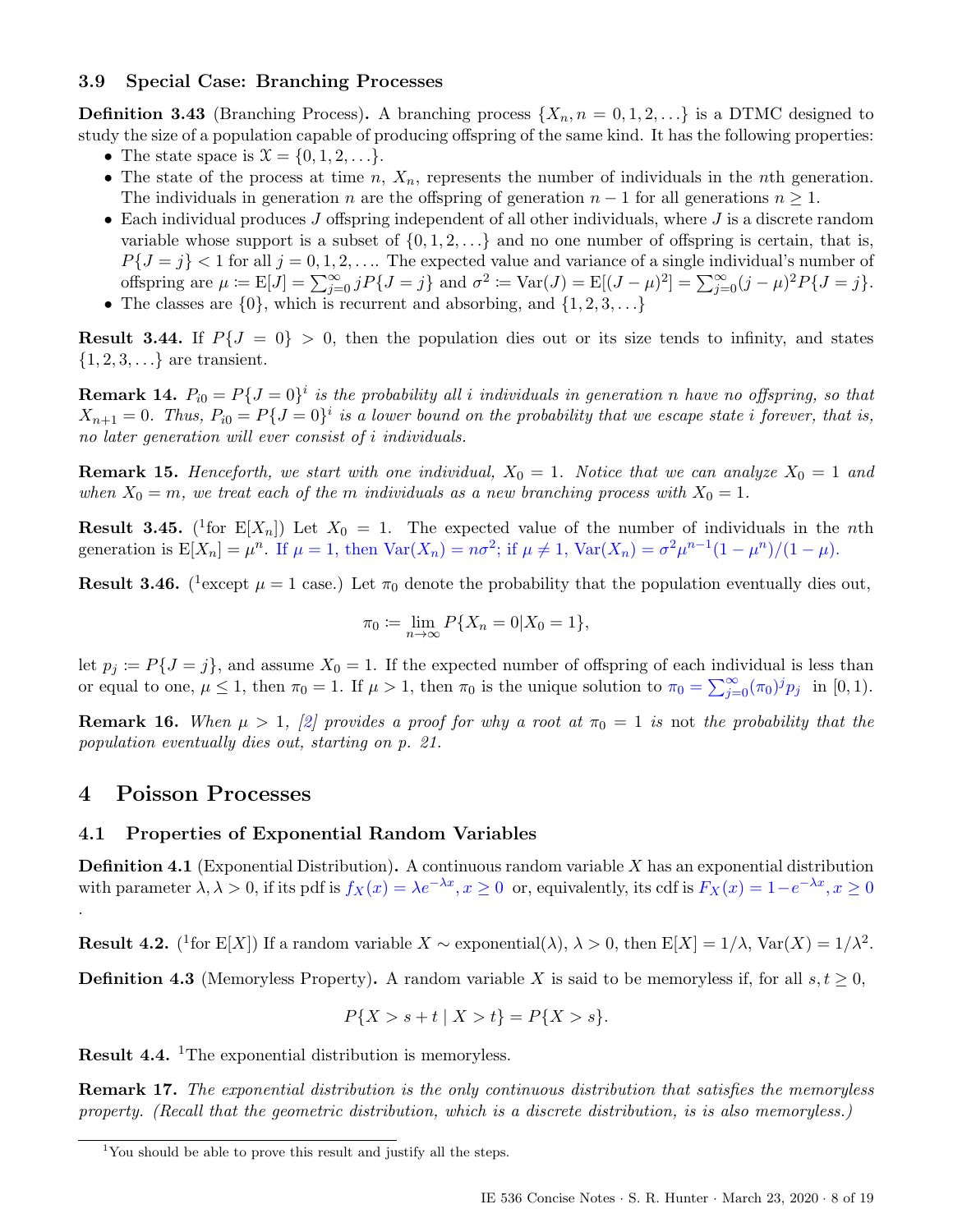**Definition 4.5** (Hazard Function). The hazard function (or failure rate) of a random variable X is

$$
h(t) = \frac{f_X(t)}{(1 - F_X(t))}
$$

**Result 4.6.** <sup>[1](#page-8-1)</sup>The hazard function for an exponential( $\lambda$ ) random variable is constant, with  $h(t) = \lambda$ .

**Result 4.7** (Property A). If  $X_1, X_2, \ldots, X_n$  are independent and identically distributed (iid) exponential( $\lambda$ ),  $\lambda > 0$ , random variables, then the pdf of  $X_1 + X_2 + \ldots + X_n$  is

$$
f_{X_1+X_2+\ldots+X_n}(t) = \frac{\lambda^n}{\Gamma(n)} t^{n-1} e^{-\lambda t}, \quad t > 0,
$$

which is an Erlang $(n, \lambda)$  distribution with  $\Gamma(n) = (n-1)!$ . It is also a gamma $(n, \lambda)$  distribution, where the gamma family is a generalization of the Erlang family that allows n to take on non-integer values.

**Result 4.8** (Property B<sup>[1](#page-0-3)</sup>). If  $X_1, X_2, \ldots, X_n$  are mutually independent random variables with  $X_i \sim$ exponential( $\lambda_i$ ),  $\lambda_i > 0$  for  $i = 1, 2, \ldots, n$ , then

$$
\min(X_1, X_2, \dots, X_n) \sim \text{exponential}(\sum_{i=1}^n \lambda_i).
$$

**Result 4.9** (Property C<sup>[1](#page-0-3)</sup>). Consider  $X_1 \sim$  exponential( $\lambda_1$ ),  $\lambda_1 > 0$  and  $X_2 \sim$  exponential( $\lambda_2$ ),  $\lambda_2 > 0$ , where  $X_1$  and  $X_2$  are independent. Then

$$
P\{X_1 < X_2\} = \frac{\lambda_1}{\lambda_1 + \lambda_2}.
$$

Result 4.10 (Property D). Let  $X_1, X_2, ..., X_n$  be mutually independent random variables with  $X_i \sim$ exponential( $\lambda_i$ ),  $\lambda_i > 0$  for each  $i = 1, 2, ..., n$ . Then combine Properties B and C to see that the probability  $X_i$  is the smallest is

$$
P\{X_i = \min_j X_j\} = P\{X_i < \min_{j \neq i} X_j\} = \frac{\lambda_i}{\lambda_i + \sum_{j \neq i} \lambda_j} = \frac{\lambda_i}{\sum_{j=1}^n \lambda_j}.
$$

**Result 4.[1](#page-0-3)1** (Property E<sup>1</sup>). Let  $X_1, X_2, \ldots, X_n$  be mutually independent random variables with  $X_i \sim$ exponential $(\lambda_i), \lambda_i > 0$  for each  $i = 1, 2, ..., n$ . Then  $\min_{1 \leq i \leq n} X_i$  is independent of the rank ordering of the  $X_i$ 's. That is,

$$
P\{X_{i_1} < \ldots < X_{i_n} \mid \min_{1 \le i \le n} X_i > t\} = P\{X_{i_1} < \ldots < X_{i_n}\}.
$$

Result 4.12 (Property F). Let  $X_1, X_2, \ldots, X_n$  be mutually independent random variables with  $X_i \sim$ exponential $(\lambda_i)$ ,  $\lambda_i > 0$  for each  $i = 1, 2, ..., n$  and  $\lambda_i \neq \lambda_j$  for all  $i \neq j$ . Then the sum  $\sum_{i=1}^n X_i$  is hypoexponential (or generalized Erlang) with pdf

$$
f_{X_1+\ldots+X_n}(t) = \sum_{i=1}^n \left(\prod_{j\neq i} \frac{\lambda_j}{\lambda_j - \lambda_i}\right) \lambda_i e^{-\lambda_i t}, \quad t > 0.
$$

### <span id="page-8-0"></span>4.2 Counting Processes

**Definition 4.13** (Counting Process). A stochastic process  $\{N(t), t \geq 0\}$  is a counting process if  $N(t) \geq 0$  and

- (i)  $N(t)$  is integer-valued;
- (ii) if  $s < t$ , then  $N(s) \leq N(t)$ ;
- (iii) if  $s < t$ , then  $N(t) N(s)$  equals the number of events that occur in the interval  $(s, t]$ .

**Definition 4.14** (Independent Increments). A counting process  $\{N(t), t \geq 0\}$  has *independent increments* if the number of events that occur in disjoint time intervals are independent (regardless of the interval lengths).

**Definition 4.15** (Stationary Increments). A counting process  $\{N(t), t \geq 0\}$  has *stationary increments* if the distribution of the number of events that occur in the interval  $(s, s + t)$ ,  $N(s + t) - N(s)$ , is a function of the length of the interval t only (and thus not a function of  $s$ ).

<span id="page-8-1"></span><sup>&</sup>lt;sup>1</sup>You should be able to prove this result and justify all the steps.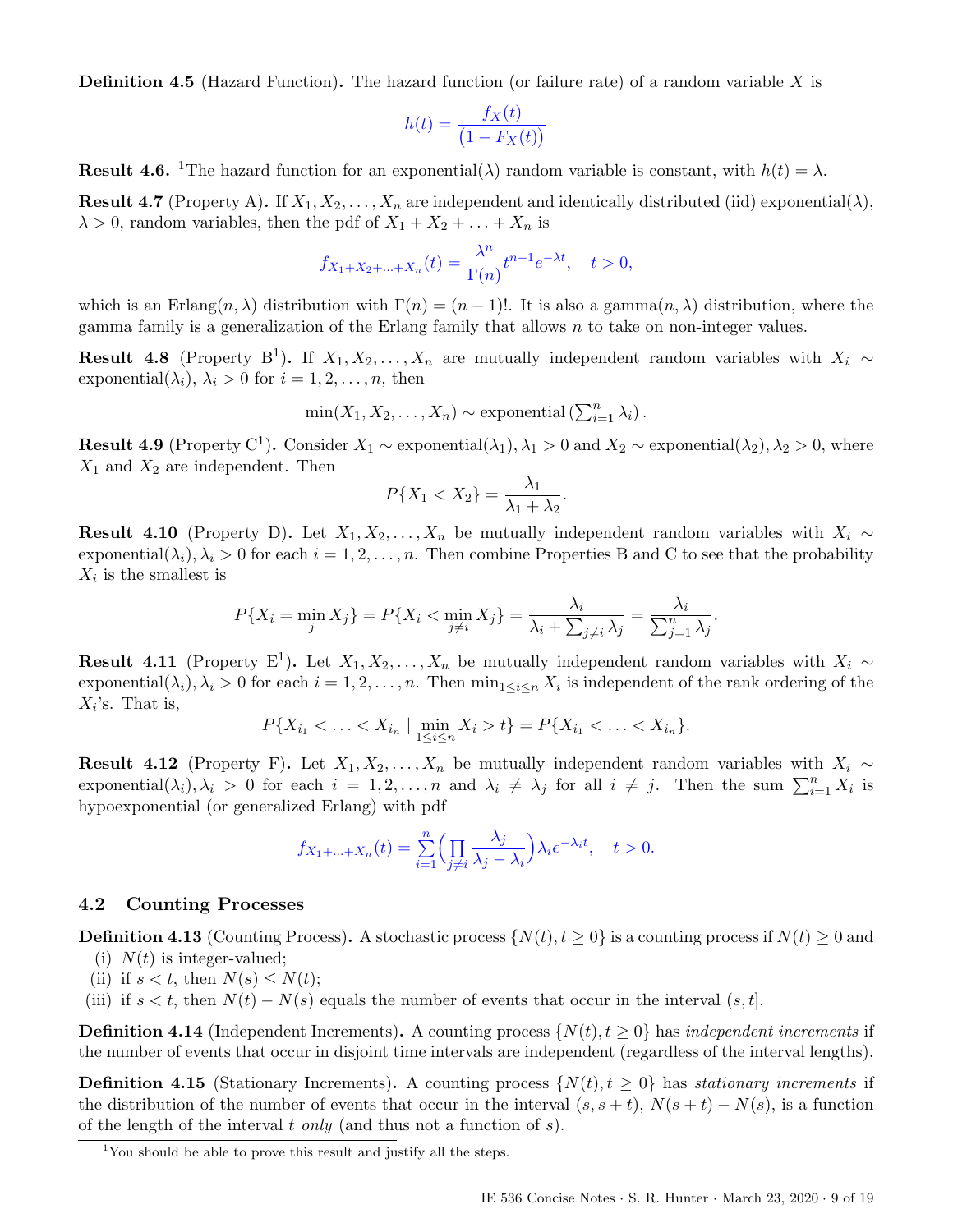### <span id="page-9-0"></span>4.3 Three Equivalent Definitions of a Poisson Process

**Definition 4.16** (PP Definition I). The counting process  $\{N(t), t \geq 0\}$  is a Poisson Process with rate  $\lambda$ ,  $\lambda > 0$  (PP( $\lambda$ )), if  $N(0) = 0$  and

- (i) the process has independent increments;
- (ii) the number of events in any interval of length t is Poisson distributed with mean  $\lambda t$ . That is, for all  $s, t \geq 0$ ,  $E[N(s+t) - N(s)] = \lambda t$  and

$$
P\{N(s+t) - N(s) = n\} = e^{-\lambda t} \frac{(\lambda t)^n}{n!}, \quad n = 0, 1, 2, \dots
$$

**Definition 4.17** (PP Definition II; see Definition [1.2](#page-1-5) for  $o(\cdot)$  notation). The counting process  $\{N(t), t \geq 0\}$ is a Poisson Process with rate  $\lambda$ ,  $\lambda > 0$  (PP( $\lambda$ )) if  $N(0) = 0$  and

- (i) the process has independent increments;
- (ii)  $P{N(s+h) N(s) = 1} = \lambda h + o(h)$ ; and
- (iii)  $P{N(s+h) N(s) \ge 2} = o(h)$ .

**Remark 18.** Notice that both Definitions I and II imply that a  $PP(\lambda)$  has stationary increments. For intuition on showing that Definition I implies II, expand  $P\{N(h) = 1\}$  in a Taylor series about zero. That Definition II implies I follows from the Poisson approximation to the binomial.

**Result 4.18** [\(](#page-9-2)Exponential Interarrivals (<sup>1</sup>for  $T_1, T_2$ )). Let  $\{T_n, n = 1, 2, ...\}$  be the sequence of interarrival times for a PP( $\lambda$ ),  $\lambda > 0$ . Then  $T_n$ ,  $n = 1, 2, \ldots$ , are i.i.d exponential( $\lambda$ ) random variables with mean  $1/\lambda$ .

**Result 4.19.** Let  $S_n = \sum_{i=1}^n T_i$ ,  $n = 1, 2, \ldots$  be the arrival time of the *n*th event, which is also the waiting time until the *n*th event. Since  $T_i$ ,  $n = 1, 2, \ldots$  are iid exponential( $\lambda$ ),  $\lambda > 0$ , then  $S_n \sim \text{gamma}(n, \lambda)$  with

$$
f_{S_n}(t) = \lambda e^{-\lambda t} \frac{(\lambda t)^{n-1}}{(n-1)!}, t \ge 0,
$$

where  $E[S_n] = n/\lambda$  and  $Var(S_n) = n/\lambda^2$ .

**Remark 19.** Notice that  $N(t) \geq n \Leftrightarrow S_n \leq t$ . Further, using the cdf of an Erlang $(n, \lambda)$  random variable, we can show that

$$
P\{S_n > t\} = \sum_{i=0}^{n-1} e^{-\lambda t} \frac{(\lambda t)^i}{i!} = \sum_{i=0}^{n-1} P\{N(t) = i\}.
$$

**Definition 4.20** (PP Definition III). Let  $\{N(t), t \ge 0\}$  be a counting process with inter-arrival time sequence  ${T_n, n = 1, 2, ...}$ , arrival times  $S_n = \sum_{i=1}^n T_i, n \ge 1$ , and  $N(t) = \max\{n \ge 0 : S_n \le t\}, t \ge 0$ . Then  $\{N(t), t \geq 0\}$  is PP( $\lambda$ ) if  $\{T_n, n = 1, 2, \ldots\}$  is a sequence of iid exponential( $\lambda$ ),  $\lambda > 0$  random variables.

**Theorem 4.21.** Let  $\{N(t), t \geq 0\}$  be a PP( $\lambda$ ),  $\lambda > 0$ . Then it has the Markov property at each time t:

$$
P\{N(t+s) = j \mid N(s) = i, N(u) = i', 0 \le u \le s, i' \le i\} = P\{N(t+s) = j \mid N(s) = i\}.
$$

#### <span id="page-9-1"></span>4.4 Superposition of Poisson Processes and Thinning of a Poisson Processes

**Result 4.22** (Superposition). Let  $\{N_A(t), t \geq 0\}$  be a PP( $\lambda_A$ ) and  $\{N_B(t), t \geq 0\}$  be a PP( $\lambda_B$ ), where these two processes are independent of each other. Let  $N(t) = N_A(t) + N_B(t)$  be the total number of events by time t, so that  $\{N(t), t \geq 0\}$  is the superposition of these two processes. Then  $\{N(t), t \geq 0\}$  is a  $PP(\lambda_A + \lambda_B)$ .

**Result 4.23** (Thinning). Let  $\{N(t), t \geq 0\}$  be a PP( $\lambda$ ) in which an arrival is type A w.p.  $p \in (0, 1)$  and type B w.p.  $(1-p)$ , independent of everything else. Let  $N_A(t)$  and  $N_B(t)$  be the number of type A and type B events occurring by time t, respectively. Then  $\{N_A(t), t \ge 0\}$  and  $\{N_B(t), t \ge 0\}$  are independent Poisson processes, where  $\{N_A(t), t \geq 0\}$  is a PP( $\lambda p$ ) and  $\{N_B(t), t \geq 0\}$  is a PP( $\lambda(1-p)$ ).

<span id="page-9-2"></span> $1$ You should be able to prove this result and justify all the steps.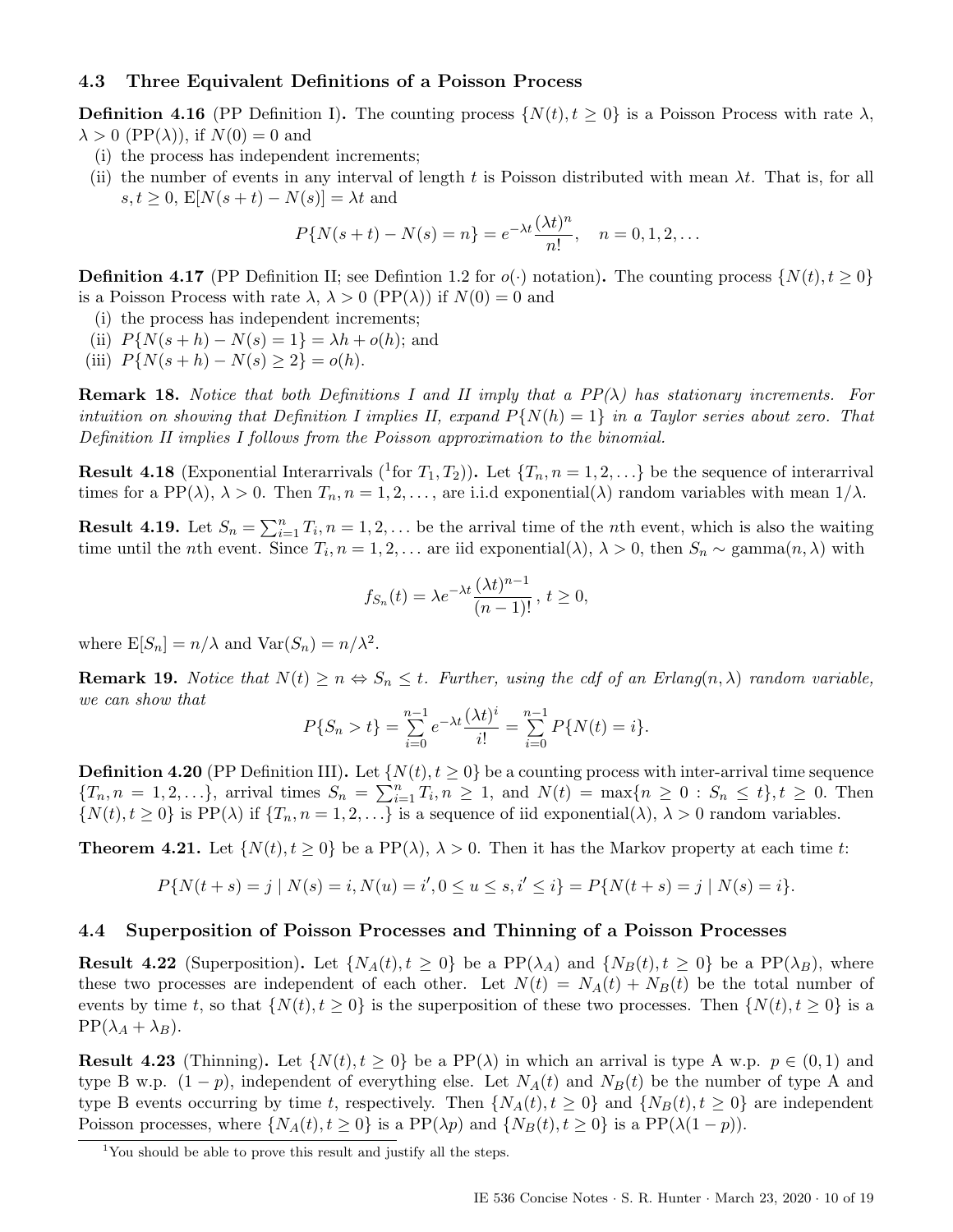### <span id="page-10-0"></span>4.5 Conditional Distribution of the Arrival Times

**Definition 4.24** (Order Statistics). Let  $Y_1, Y_2, \ldots, Y_n$  be n random variables. Then  $Y_{(1)}, Y_{(2)}, \ldots, Y_{(n)}$  are the order statistics corresponding to  $Y_1, Y_2, \ldots, Y_n$  if  $Y_{(k)}$  is the kth smallest value among  $Y_1, Y_2, \ldots, Y_n$ .

**Remark 20.** As special cases, the first order statistic is the minimum  $Y_{(1)} = \min\{Y_1, Y_2, \ldots, Y_n\}$  and the last order statistic is the maximum  $Y_{(n)} = \max\{Y_1, Y_2, \ldots, Y_n\}.$ 

**Theorem 4.25.** (<sup>[1](#page-10-2)</sup>for  $n = 1$  case) Given that  $N(t) = n$ , the n arrival times  $S_1, S_2, \ldots, S_n$  of a PP( $\lambda$ ) have the same distribution as the order statistics corresponding to n independent uniform $(0, t)$  random variables.

### <span id="page-10-1"></span>4.6 Nonhomogeneous Poisson Processes

**Definition 4.26** (NHPP Definition I). The counting process  $\{N(t), t \geq 0\}$  is a nonhomogeneous Poisson Process with intensity function  $\lambda(t)$ ,  $t \geq 0$  (NHPP( $\lambda(t)$ )), if  $N(0) = 0$  and

- (i) the process has independent increments;
- (ii) the number of events in any interval of length t starting at any time  $s \geq 0$ ,  $N(s+t) N(s)$ , is Poisson distributed with mean  $\int_s^{s+t} \lambda(y) dy$ . That is, for all  $s, t \ge 0$ ,  $E[N(s+t) - N(s)] = \int_s^{s+t} \lambda(y) dy$  and

$$
P\{N(s+t) - N(s) = n\} = \exp\left(-\int_{s}^{s+t} \lambda(y) dy\right) \frac{\left(\int_{s}^{s+t} \lambda(y) dy\right)^{n}}{n!}, \quad n = 0, 1, 2, \dots
$$

**Definition 4.27** (NHPP Definition II). The counting process  $\{N(t), t \geq 0\}$  is a nonhomogeneous Poisson Process with intensity function  $\lambda(t)$ ,  $t \geq 0$  (NHPP( $\lambda(t)$ )) if  $N(0) = 0$  and

- (i) the process has independent increments;
- (ii)  $P{N(t + h) N(t) = 1} = \lambda(t)h + o(h)$ ; and
- (iii)  $P{N(t+h) N(t) \ge 2} = o(h)$ .

**Remark 21.** Notice that we still have independent increments for an  $NHPP(\lambda(t))$ , but do not have stationary increments. (This fact makes the process is more flexible for modeling.) Further, these definitions reduce to a  $PP(\lambda)$  if  $\lambda(t) = \lambda$  for all  $t \geq 0$ , so that  $N(t)$  has a Poisson distribution with mean  $E[N(t)] = \int_0^t \lambda dy = \lambda t$ .

**Result 4.28.** Let  $\{N(t), t \geq 0\}$  be a PP( $\lambda$ ) and suppose an event at time t, independent of events prior to t, is counted as Type A w.p.  $p(t) \in (0,1)$ . Then the process of type A events,  $\{N_A(t), t \geq 0\}$  is an  $NHPP(\lambda p(t)).$ 

**Result 4.29.** Let  $\{N_A(t), t \geq 0\}$  be an NHPP( $\lambda(t)$ ), where  $\lambda(t) \leq \lambda$  for all  $t \geq 0$ . Further, let  $\{N_B(t), t \geq 0\}$ be an NHPP( $\lambda - \lambda(t)$ ), independent of  $\{N_A(t), t \geq 0\}$ . Then  $\{N_A(t) + N_B(t), t \geq 0\}$  is a PP( $\lambda$ ), and  $\{N_A(t), t \geq 0\}$  can be regarded as the process of time-sampled events w.p.  $p(t) = \lambda(t)/\lambda$ .

**Definition 4.30** (Cumulative Intensity Function). For an NHPP( $\lambda(t)$ ), the cumulative intensity function is

$$
\Lambda(t) \coloneqq \mathbb{E}[N(t)] = \int_0^t \lambda(y) dy.
$$

(Notice that  $E[N(s+t)-N(s)] = \Lambda(s+t) - \Lambda(s)$ .)

**Theorem 4.31.** The random variables  $S_1, S_2, \ldots$  are event times corresponding to an NHPP with cumulative intensity function  $\Lambda(t)$  if and only if  $\Lambda(S_1), \Lambda(S_2), \ldots$  are the event times corresponding to a PP( $\lambda = 1$ ).

**Theorem 4.3[2](#page-10-3).** <sup>2</sup>Let  $S_1, S_2, \ldots$  be random variables representing the event times of an NHPP with continuous cumulative intensity function  $\Lambda(t)$ . Consider the events in the interval  $[0, t^*]$ . Conditional on  $N(t^*) = n$ , the event times  $S_1, S_2, \ldots$  have the same distribution as the order statistics of a random sample from the distribution with cdf

$$
F(t) = \frac{\Lambda(t)}{\Lambda(t^*)} \text{ for } t \in [0, t^*].
$$

<span id="page-10-2"></span><sup>&</sup>lt;sup>1</sup>You should be able to prove this result and justify all the steps.

<span id="page-10-3"></span><sup>2</sup>This result is included for your interest.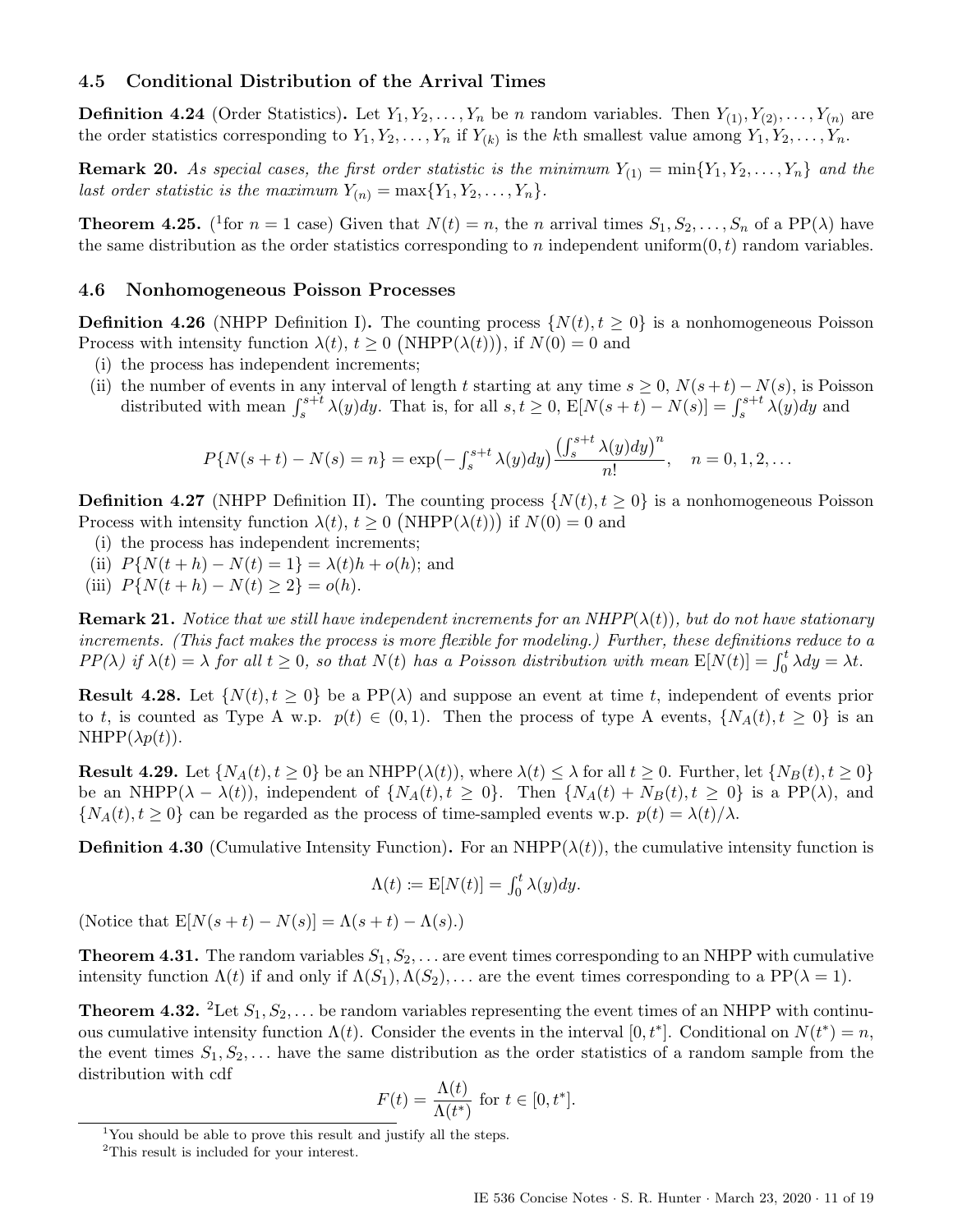# <span id="page-11-0"></span>5 Continuous Time Markov Chains

### <span id="page-11-1"></span>5.1 Introduction to Continuous Time Markov Chains

**Definition 5.1** (Sojourn Time). Let  $\{X(t), t \geq 0\}$  be a stochastic process with state space X. The sojourn time in state  $i \in \mathcal{X}$  is the amount of time the process spends in state i before it transitions to a different state  $j \in \mathfrak{X}, j \neq i$ .

**Definition 5.2** (CTMC Definition I). A continuous time Markov chain (CTMC)  $\{X(t), t \geq 0\}$  is a Markov process whose (time) index set is  $\mathcal{T} = \{t \in \mathbb{R} : t \geq 0\}$ , implying 'continuous time,' and whose state space X is a countable set, implying 'chain.' Thus, for all states  $i, j \in \mathcal{X}$  and times  $t, s \geq 0$  of a CTMC,

$$
P\{X(s+t) = j \mid X(s) = i, X(u), 0 \le u < s\} = P\{X(s+t) = j \mid X(s) = i\}.
$$

**Definition 5.3** (Time Homogeneous CTMC). A CTMC  $\{X(t), t \geq 0\}$  is time homogeneous if the probability that the CTMC, presently in state i, will be in state j after t time units satisfies

$$
P_{ij}(t) := P\{X(s+t) = j \mid X(s) = i\} = P\{X(t) = j \mid X(0) = i\}
$$

for all times  $s, t \geq 0$  and states  $i, j \in \mathcal{X}$ . (We study only time homogeneous CTMC's.)

**Definition 5.4** (CTMC Definition II). A stochastic process  $\{X(t), t \geq 0\}$  on state space X is a CTMC if each time the process enters a state  $i \in \mathfrak{X}$ ,

- (i) the sojourn time  $T_i \sim$  exponential( $\nu_i$ ),  $\nu_i > 0$ ; and
- (ii) when the process leaves state i, it enters state j w.p.  $P_{ij}$ , where  $P_{ii} = 0$  and  $\sum_j P_{ij} = 1$  for all  $i \in \mathcal{X}$ .

Remark 22. If we consider a CTMC only at transition times, we can define a corresponding DTMC with transition probabilities  $P_{ij}$ , Let this DTMC be called the embedded DTMC. Also, notice that unlike in a DTMC, in a CTMC we require  $P_{ii} = 0$ . This requirement results from the way we define the sojourn times.

Result 5.5. A (time homogeneous) CTMC is completely defined once the following have been determined: (a) the transition probabilities  $P_{ij}$  for all  $i, j \in \mathcal{X}$ ; (b) the mean sojourn times  $1/\nu_i$  for all  $i \in \mathcal{X}$ ; and (c) the initial state information.

**Remark 23.** The Poisson process is a CTMC with state space  $\mathcal{X} = \{0, 1, 2, \ldots\}$ , transition probabilities  $P_{i,i+1} = 1$  for all  $i \in \mathfrak{X}$ , sojourn times having mean  $1/\lambda$  for all  $i \in \mathfrak{X}$ , and initial state  $X(0) = 0$ .

### <span id="page-11-2"></span>5.2 Special Case: Birth-Death Processes

**Definition 5.6** (Birth-Death Process). A birth-death process is a CTMC with state space  $\mathcal{X} = \{0, 1, 2, \ldots\}$ for which transitions from state i may go only to state  $i + 1$  (birth) or  $i - 1$  (death).

**Result 5.7.** For a birth-death process currently in state  $i \in \{0, 1, 2, ...\}$ , let  $T_i^B \sim \text{exponential}(\lambda_i)$  be the time until the next birth, and if  $i \in \{1, 2, \ldots\}$ , let  $T_i^D \sim \text{exponential}(\mu_i)$  be the time until the next death; if  $i = 0$ , define  $\mu_0 \coloneqq 0$  and  $T_0^D \coloneqq \infty$ . Then the sojourn times  $\{T_i, i = 0, 1, 2, \ldots\}$  satisfy

$$
T_i = \min\left(T_i^B, T_i^D\right) \sim \text{ exponential}(\nu_i = \lambda_i + \mu_i),
$$

where  $\nu_i$  can be interpreted as the rate of leaving state i, and the parameters  $\{\lambda_i, i = 0, 1, 2, ...\}$  and  $\{\mu_i, i = 1, 2, \ldots\}$  are the birth and death rates, respectively.

**Result 5.8.** For a birth-death process,  $P_{0,1} = 1$ , and for states  $i \in \{1, 2, \ldots\}$ , we have

$$
P_{i,i+1} = P\{T_i^B < T_i^D\} = \frac{\lambda_i}{\lambda_i + \mu_i} \quad \text{and} \quad P_{i,i-1} = P\{T_i^D < T_i^B\} = \frac{\mu_i}{\lambda_i + \mu_i}.
$$

Remark 24. Birth-death processes can be viewed as a random walk on the non-negative integers in continuous time with  $P_{01} = 1$  and an exponential "clock" governing transitions.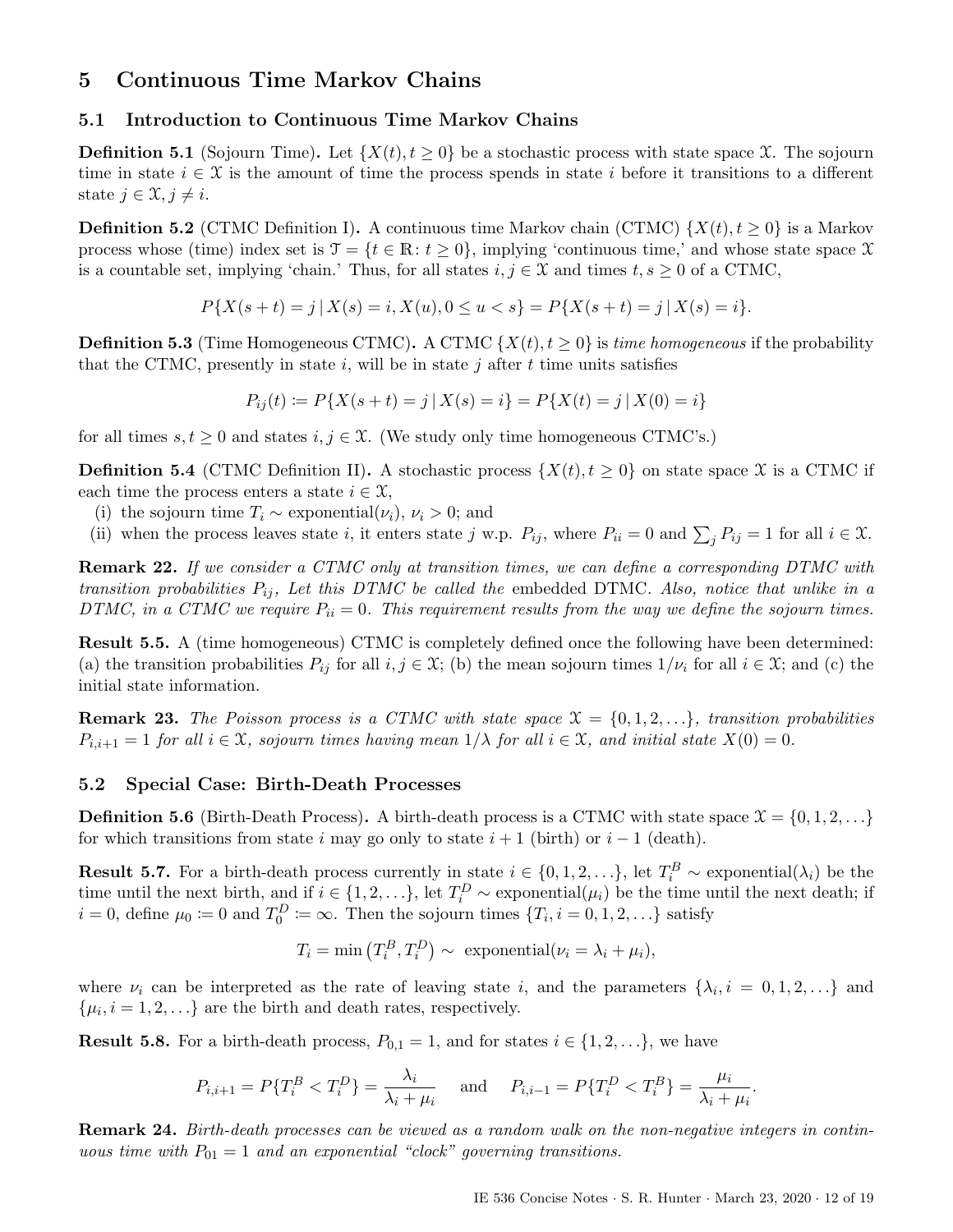**Remark 25.** We have already seen that a  $PP(\lambda)$  is a CTMC; notice that it is also a birth-death process in which for all  $i \in \{0, 1, 2, \ldots\}$ , we have  $\mu_i = 0$  (deaths never occur),  $\lambda_i = \lambda$  (the birth rate is constant),  $\nu_i = \lambda$ ,  $P_{i,i+1} = 1$ , and  $P_{i,i-1} = 0$ .

Example 5.9 (Yule Process). The Yule process is an example of a continuous time branching process on the state space  $\mathfrak{X} = \{1, 2, \ldots\}$ . Consider a population in which each member acts independently and takes time T ∼ exponential( $\lambda$ ) to give birth, and no member of the population can die. Then if  $X(t)$  is the size of the population at time t, then  $\{X(t), t \ge 0\}$  is a pure birth process where, whenever the population has i members, the time until the next arrival is  $T_i \sim$  exponential $(i\lambda)$  and  $E[T_i] = 1/(i\lambda)$ .

### <span id="page-12-0"></span>5.2.1 Queueing Systems as Birth-Death Processes

**Definition 5.10** (Kendall's Notation). Queueing systems are described by the notation  $A/S/c/K$  where

A is the interarrival time distribution (common distribution notation inculdes 'M' for a memoryless or Markovian distribution, or 'G' for a General distribution);

- S is the service time distribution, in the same notation as the interarrival time distribution;
- c is the number of servers;
- K is the capacity of the system, which includes the number of customers in service and the number in queue. If not specified, the capacity of the system is infinite.

Other quantities may also be specified, such as the size of jobs to be processed or the queueing discipline; if not specified, the population of jobs is infinite and the queueing discipline is first in, first out.

<span id="page-12-1"></span>**Example 5.11** (M/M/1 Queue). An  $M/M/1$  queue has exponential (memoryless) interarrival times, exponential (memoryless) service times, one server, and infinite capacity with an infinite population of arrivals and first in, first out service. Thus arrivals occur as a  $PP(\lambda)$ , and departures (or service endings) occur as a PP( $\mu$ ). If  $X(t)$  is the number in the M/M/1 system at time t,  $\{X(t), t \geq 0\}$  is a birth-death process with

$$
\lambda_i = \lambda \text{ for all } i \in \{0, 1, 2, \ldots\}; \quad \mu_i = \mu \text{ for all } i \in \{1, 2, \ldots\}.
$$

Hence  $T_i \sim \exp(\nu_i = \lambda + \mu)$  for all  $i \in \{1, 2, \ldots\}$ , and  $P_{0,1} = 1$ ,  $\nu_0 = \lambda$ ,

$$
P_{i,i+1} = \frac{\lambda}{\lambda + \mu}, \ i \in \{0, 1, 2 \ldots\}, \quad P_{i,i-1} = \frac{\mu}{\lambda + \mu}, \ i \in \{1, 2, \ldots\}.
$$

**Example 5.12** ( $M/M/s$  Queue). Now consider a queue identical to the  $M/M/1$  queue, except with s servers, each serving at a rate  $\mu$ . Note that there is still just one queue for all s servers (e.g., an airline counter with s agents and one line). If  $X(t)$  is the total number of individuals in the M/M/s system at time t,  $\{X(t), t \geq 0\}$  is a birth/death process with birth (arrival) rate and death (departure) rate

$$
\lambda_i = \lambda
$$
 for all  $i \in \{0, 1, 2 \ldots\}$  and  $\mu_i = \begin{cases} i\mu, & i \in \{1, 2, \ldots, s\} \\ s\mu, & i \in \{s + 1, s + 2, \ldots\} \end{cases}$ 

respectively. For brevity, let  $1 \leq i \leq s$  denote  $i \in \{1, 2, \ldots, s\}$  and  $i > s$  denote  $i \in \{s + 1, s + 2, \ldots\}$ . Then  $T_i \sim$  exponential( $\nu_i$ ) where

$$
\nu_i = \begin{cases} \lambda + i\mu, & 1 \le i \le s \\ \lambda + s\mu, & i > s \end{cases}
$$

and letting  $P_{0,1} = 1$  and  $\nu_0 = \lambda$ , we have

$$
P_{i,i+1} = \begin{cases} \frac{\lambda}{\lambda + i\mu}, & 1 \leq i \leq s \\ \frac{\lambda}{\lambda + s\mu}, & i > s \end{cases} \qquad P_{i,i-1} = \begin{cases} \frac{i\mu}{\lambda + i\mu}, & 1 \leq i \leq s \\ \frac{s\mu}{\lambda + s\mu}, & i > s, \end{cases}
$$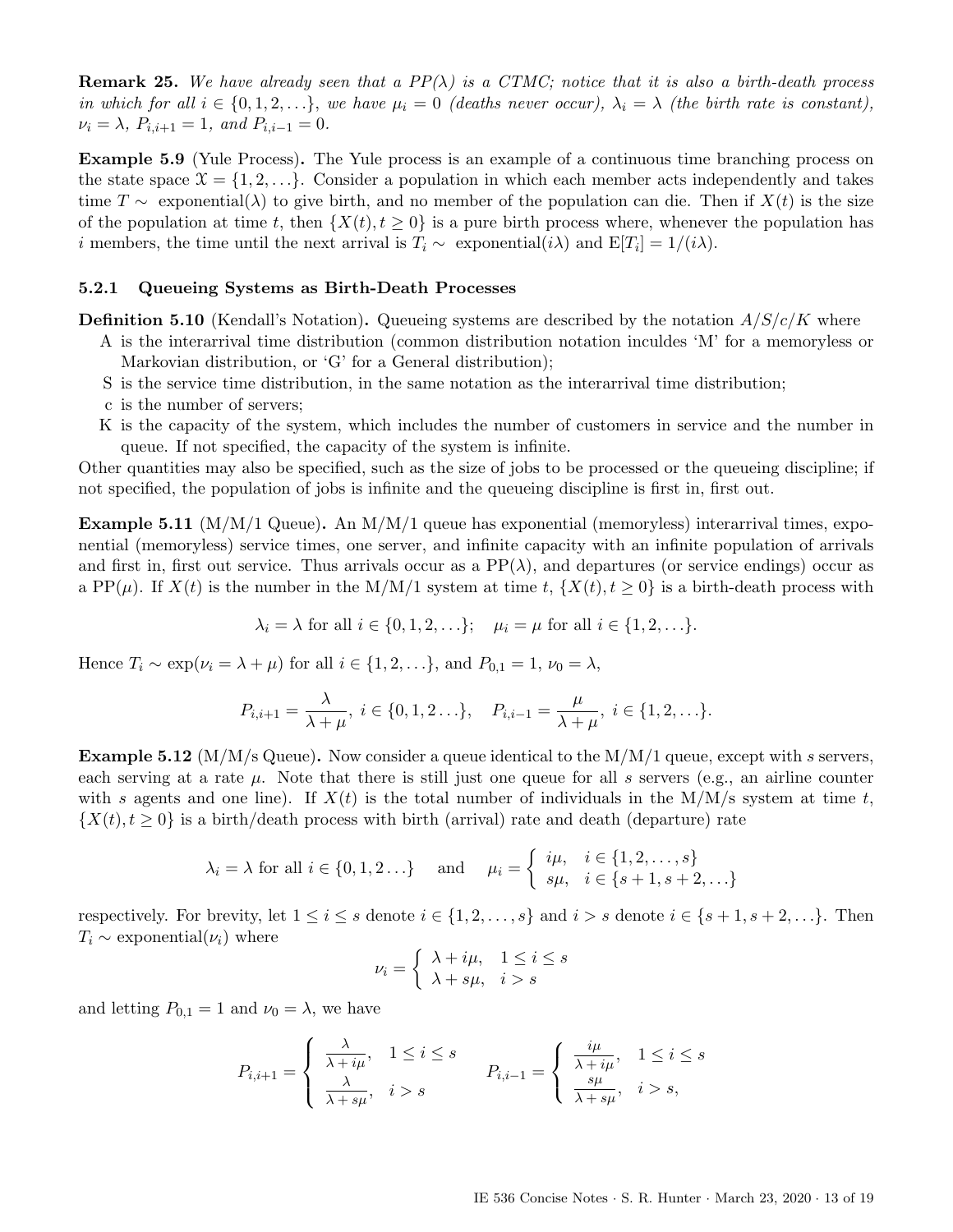### <span id="page-13-0"></span>5.2.2 Calculating  $P_{ij}(t)$  for a Pure Birth Process

**Result 5.13.** Consider a pure birth process with constant birth rate  $\lambda_i = \lambda$  for all  $i \geq 0$  and interarrival times  $T_i \sim$  iid exponential( $\lambda$ ); i.e., we consider a Poisson process.<sup>[1](#page-13-2)</sup> Then

$$
P_{ij}(t) = P\{X(t) < j+1 \mid X(0) = i\} - P\{X(t) < j \mid X(0) = i\} = P\{N(t) = j - i\}.
$$

#### <span id="page-13-1"></span>5.3 The Generator Matrix

**Definition 5.14** (Instantaneous Transition Rates). Recall that for a CTMC,  $\nu_i$  is the rate at which the process is moving out of state  $i \in \mathcal{X}$  given that it is currently in state i, and  $P_{ij}$  is the probability that the CTMC currently in state i next transitions to state  $j \in \mathcal{X}$ . For any pair of states  $i, j \in \mathcal{X}$ , let  $q_{ij}$  be the instantaneous rate at which the process transitions to state  $j$ , given that it is currently in state  $i$ , where

$$
q_{ij} = \nu_i P_{ij}.
$$

**Remark 26.** Since  $P_{ii} = 0$  for all states  $i \in \mathcal{X}$ , it follows that  $q_{ii} = 0$  for all  $i \in \mathcal{X}$ .

**Result 5.15.** For states  $i, j \in \mathcal{X}$  of a CTMC, we have  $\nu_i = \sum_j q_{ij}$  and

$$
P_{ij} = \frac{q_{ij}}{\nu_i} = \frac{q_{ij}}{\sum_j q_{ij}}.
$$

Definition 5.16 (Generator Matrix). The instantaneous transition rates are written in a matrix, called the generator matrix Q, where

$$
\mathbb{Q} := \begin{pmatrix} -\nu_0 & q_{01} & \cdots & q_{0j} & \cdots \\ q_{10} & -\nu_1 & \cdots & q_{1j} & \cdots \\ \vdots & \vdots & \ddots & \vdots & \vdots \\ q_{j0} & q_{j1} & \cdots & -\nu_j & \cdots \\ \vdots & \vdots & \vdots & \vdots & \ddots \end{pmatrix}
$$

.

**Remark 27.** Notice that the rows of the generator matrix sum to zero. For example, the process leaves state 0 at rate  $\nu_0$ , and it enters other states at rate  $\sum_j q_{0j} = \nu_0$ .

Result 5.17. A CTMC is completely defined by the generator matrix Q and the initial state distribution.

**Example 5.18** (M/M/1 Queue). Recall the M/M/1 queue from Example [5.11:](#page-12-1) arrivals are  $PP(\lambda)$ , departures are  $PP(\mu)$ , there is one server, and  $X(t)$  is the number in the M/M/1 system at time t. Then

$$
\mathbb{Q} = \frac{1}{2} \begin{pmatrix} -\lambda & \lambda & 0 & 0 & 0 & \dots \\ \mu & -(\lambda + \mu) & \lambda & 0 & 0 & \dots \\ 0 & \mu & -(\lambda + \mu) & \lambda & 0 & \dots \\ \vdots & \vdots & \vdots & \vdots & \vdots & \vdots \end{pmatrix}
$$

We can visualize this CTMC using a *rate diagram* (notice there are no self-loops):

$$
\underbrace{\bigodot}_{\mu}\underbrace{\lambda}_{\mu}\underbrace{\lambda}_{\mu}\underbrace{\lambda}_{\mu}\underbrace{\lambda}_{\mu}\cdots
$$

To visualize the rate diagram, consider a particle that stays on a node i for an exponential( $\nu_i$ ) amount of time. Then, it moves to one of the other nodes with probability proportional to the rate on the arc, where here,  $P_{01} = \lambda/\lambda = 1$ , and for all states  $i \in \{1, 2, \ldots\}$ , we have  $\nu_i = \lambda + \mu$ ,  $P_{i,i-1} = \mu/(\lambda + \mu)$ , and  $P_{i,i+1} = \lambda/(\lambda + \mu).$ 

<span id="page-13-2"></span><sup>&</sup>lt;sup>1</sup>For a general treatment of  $P_{ij}(t)$  for pure birth processes, see p. 382 of Introduction to Probability Models (Ross, 2010).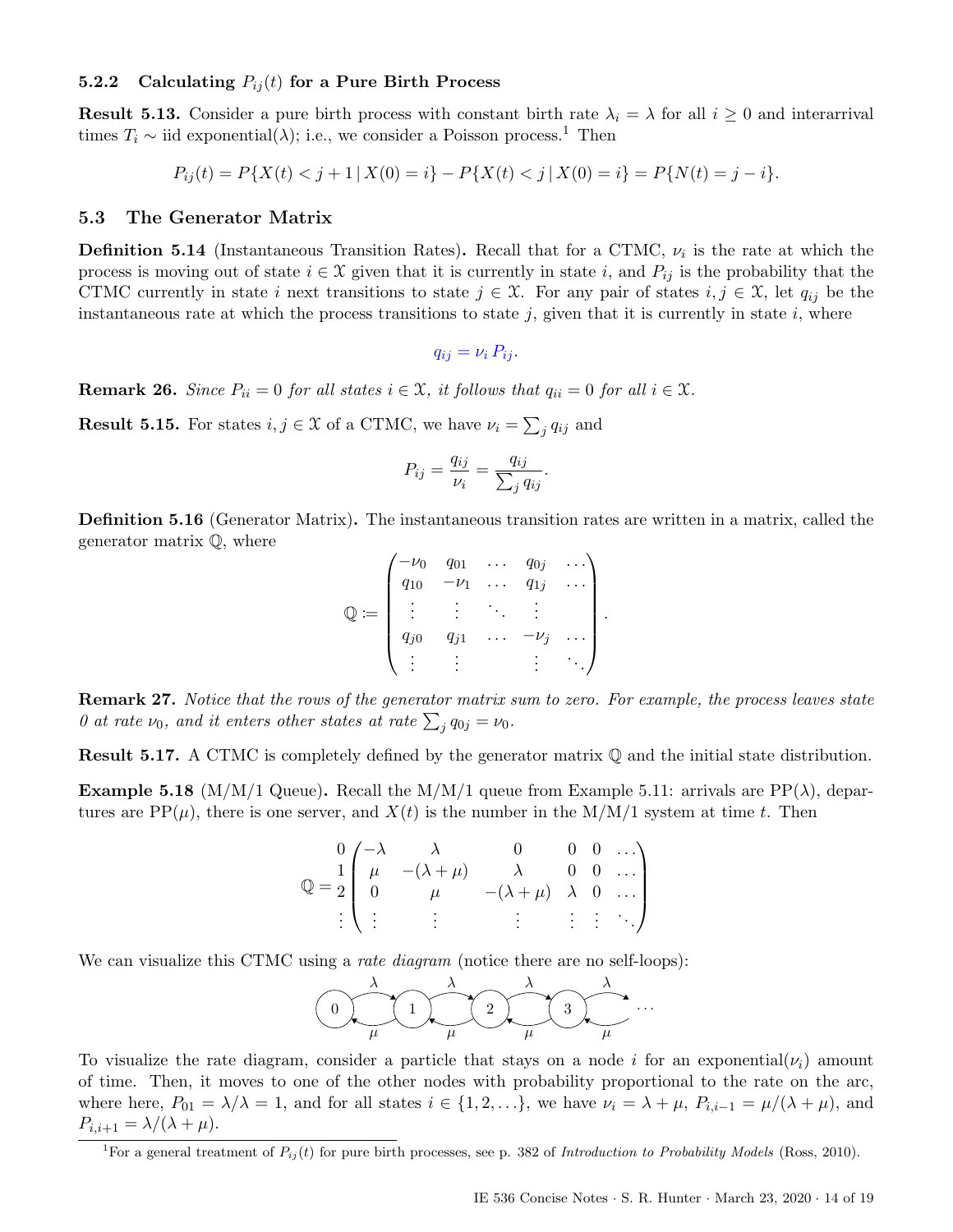### <span id="page-14-0"></span>**5.4** Calculating  $P_{ij}(t)$

**Remark 28.** Usually, we are unable able to write an expression for  $P_{ij}(t)$  directly. Instead, we derive a set of differential equations that the  $P_{ij}(t)$ 's satisfy, where we take the derivative of  $P_{ij}(t)$  with respect to time t. Recall that by the definition of a derivative,

$$
P'_{ij}(t) = \lim_{h \to 0} \frac{P_{ij}(t+h) - P_{ij}(t)}{h}.
$$

**Result 5.19.** For a CTMC, the instantaneous rate of moving from state i to state j, where  $i \neq j$ , is

$$
\lim_{h \to 0} \frac{P_{ij}(h)}{h} = q_{ij}.
$$

**Result 5.20.** For a CTMC, notice that  $1 - P_{ii}(h)$  is the probability of not being in state i after a time interval of length  $h$ . Then the instantaneous rate of moving out of state i is

$$
\lim_{h \to 0} \frac{1 - P_{ii}(h)}{h} = \nu_i.
$$

#### <span id="page-14-1"></span>5.4.1 Chapman-Kolmogorov Equations

Result 5.21 (Chapman-Kolmogorov Equations). Without loss of generality, label the states of the CTMC with indices  $i, j, k \geq 0$ . The Chapman-Kolmogorov equations are

$$
P_{ij}(t+s) = \sum_{k=0}^{\infty} P_{ik}(t) P_{kj}(s) \quad \text{ for all } s, t \ge 0 \text{ and all states } i, j.
$$

#### <span id="page-14-2"></span>5.4.2 Kolmogorov's Forward and Backward Equations

Theorem 5.22 (Kolmogorov's Backward Equations (KBE's)). Without loss of generality, label the states of the CTMC with indices  $i, j, k \geq 0$ . For all states  $i, j$  and times  $t \geq 0$ ,

$$
P'_{ij}(t) = \sum_{k \neq i} q_{ik} P_{kj}(t) - \nu_i P_{ij}(t),
$$

 $\sum_{k\neq i} q_{ik}P_{kj}(t)$  term can be considered the amount of change in addition to the base rate. where the  $\nu_i P_{ij}(t)$  term can be considered the "base rate" from the definition of the derivative, and the

Theorem 5.23 (Kolmogorov's Forward Equations (KFE's)). Without loss of generality, label the states of the CTMC with indices  $i, j, k \geq 0$ . For all states  $i, j$  and times  $t \geq 0$ ,

$$
P'_{ij}(t) = \sum_{k \neq j} q_{kj} P_{ik}(t) - \nu_j P_{ij}(t).
$$

Remark 29. The KBE's and KFE's each imply that we have a system of differential equations to solve: one equation for every  $i, j$  state pair. When deciding whether to use the KBE's or KFE's, we should use whichever results in an easier system to solve. Since  $P_{ij}(t)$  is a function of time, the result of solving KBE's or KFE's numerically is a sequence of matrices corresponding to each t used.

**Remark 30.** <sup>[1](#page-14-3)</sup> To solve the KBE's or KFE's by hand, there are two common types of differential equations:

- 1.  $P'_{ij}(t) = aP_{ij}(t)$  for constant a, which implies  $P_{ij}(t) = e^{at+c}$  for some constant c;
- 2.  $P'_{ij}(t) + aP_{ij}(t) = g(t)$  for constant a and function g, which implies  $P_{ij}(t) = e^{-at} \left( \int e^{at}g(t)dt + c \right)$  for some constant c.

We find the constant c using the conditions of the problem.

<span id="page-14-3"></span> $1$ You should be able to prove this result and justify all the steps.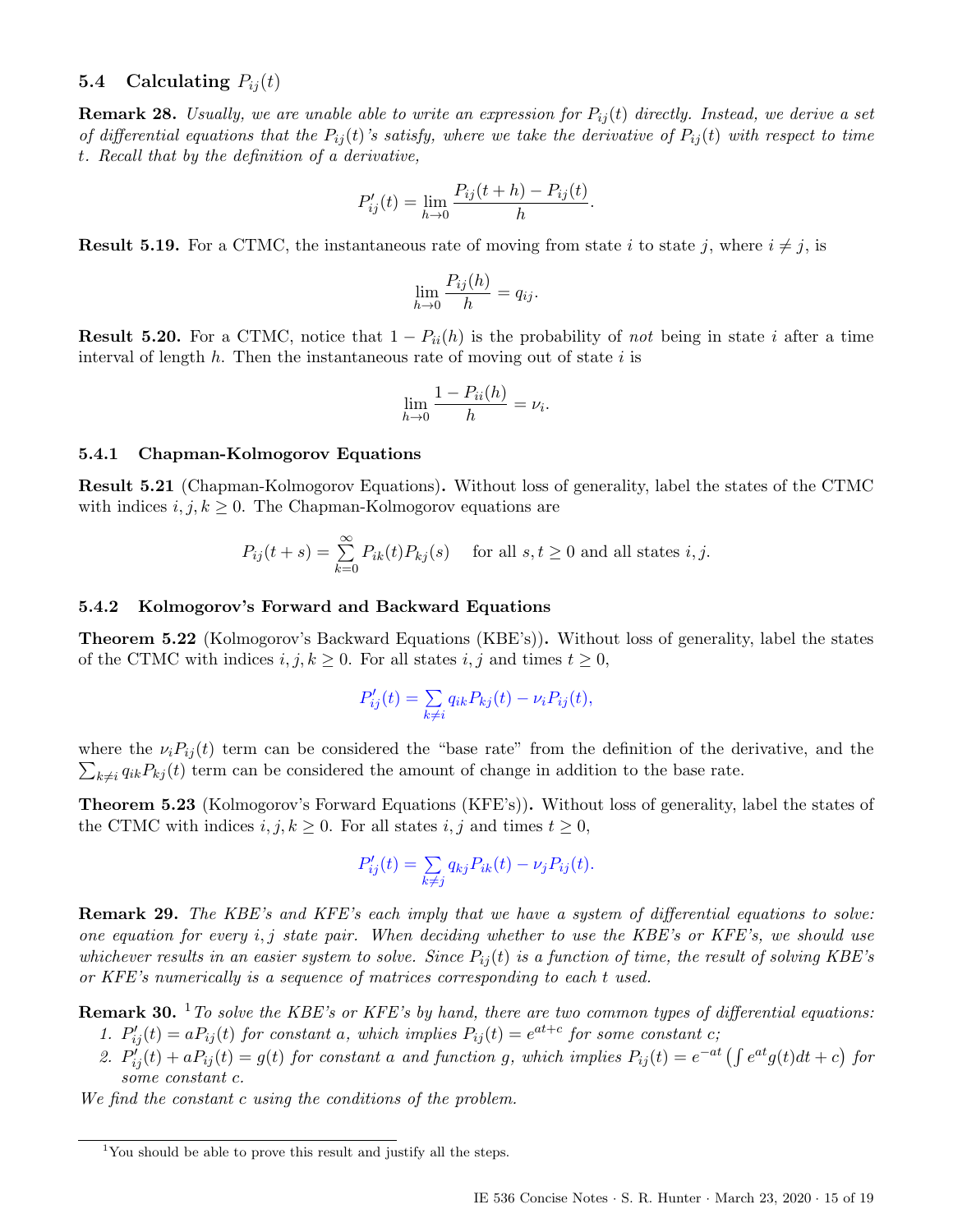**Result 5.24.** Let  $\tilde{q}_{ij}$  denote the  $(i, j)$ th entry of the Q matrix. Then the KBE's and KFE's become

$$
P'_{ij}(t) = \sum_{k} \tilde{q}_{ik} P_{kj}(t) \quad \text{ and } \quad P'_{ij}(t) = \sum_{k} \tilde{q}_{kj} P_{ik}(t) \quad \text{ for all states } i, j \text{ and times } t \ge 0,
$$

respectively. Let  $\mathbb{P}(t)$  be a matrix whose  $(i, j)$ th element is  $P_{ij}(t)$  and  $\mathbb{P}'(t)$  be a matrix whose  $(i, j)$ th element is  $P'_{ij}(t)$ . Then we write these equations in matrix notation as

> KBE:  $\mathbb{P}'(t) = \mathbb{Q}\mathbb{P}(t)$  for all  $t \geq 0$ , KFE:  $\mathbb{P}$  $\mathcal{O}'(t) = \mathbb{P}(t) \mathbb{Q}$  for all  $t \geq 0$ .

**Remark 31.** (See also [\[3,](#page-18-1) §6.8].) Solving the differential equations yields  $\mathbb{P}(t) = e^{\mathbb{Q}t} \coloneqq \sum_{n=0}^{\infty} \mathbb{Q}^n(t^n/n)$ , which is not especially stable on a computer. (Since Q has positive and negative elements, the roundoff errors may be undesirably large.) One approximation method (there are others) is to use the identity

$$
e^{\mathbb{Q} t}=\lim_{n\to\infty}\Bigl(\mathbb{I}+\mathbb{Q}\frac{t}{n}\Bigr)^n
$$

to approximate  $\mathbb{P}(t)$  when n is very large, since n large enough, all elements of  $(\mathbb{I} + \mathbb{Q}_{n}^{\frac{t}{n}})$  $\frac{t}{n}$ ) are positive.

### <span id="page-15-0"></span>5.4.3 Uniformization

**Remark 32.** If  $\nu_i = \nu$  for all states i, we can view a CTMC as a DTMC in which the transition times occur according to a  $PP(\nu)$ .

**Result 5.25.** <sup>[1](#page-15-2)</sup>Let  $\{X(t), t \geq 0\}$  be a CTMC for which the rate of leaving state i is the same for all states *i*. That is,  $\nu_i = \nu$  for all  $i \in \mathcal{X}$ . Let  $N(t)$  be the number of state transitions by time t, and let  $P_{ij}^{(n)}$  be the n-stage transition probability of the embedded DTMC having one-step transition probabilities  $P_{ij}$ . Then  $\{N(t), t \geq 0\}$  is a PP( $\nu$ ), and

$$
P_{ij}(t) = \sum_{n=0}^{\infty} P_{ij}^{(n)} e^{-\nu t} \frac{(\nu t)^n}{n!}
$$

**Remark 33.** We can use this result to approximate  $P_{ij}(t)$  for a general CTMC by introducing fictitious transitions from a state to itself.

**Result 5.26.** Consider a CTMC for which  $\nu_i \leq \nu$  for all states i, and define a new embedded DTMC with

$$
P_{ij}^* = \begin{cases} 1 - \nu_i/\nu, & j = i \\ (\nu_i/\nu)P_{ij}, & j \neq i. \end{cases}
$$

Thus, all transitions occur according to a (faster)  $PP(\nu)$ , but some transitions are fake self-transitions. Then

$$
P_{ij}(t) = \sum_{n=0}^{\infty} P_{ij}^{*(n)} e^{-\nu t} \frac{(\nu t)^n}{n!}.
$$

Remark 34. With uniformization, the transitions out of state i are real transitions to a new state with probability  $\nu_i/\nu$  and fake self-transitions with probability  $1-\nu_i/\nu$ . Thus in each state i, real transitions occur according to a thinned  $PP((\nu_i/\nu)\nu)$ .

### <span id="page-15-1"></span>5.5 Limiting Probabilities

**Definition 5.27.** Without loss of generality, albel the states of the CTMC with indices  $i, j \ge 0$ . Assuming it exists, for each  $j \geq 0$ , let

$$
P_j \coloneqq \lim_{t \to \infty} P_{ij}(t),
$$

denote the limiting probability that the CTMC will be in state j.

<span id="page-15-2"></span><sup>&</sup>lt;sup>1</sup>You should be able to prove this result and justify all the steps.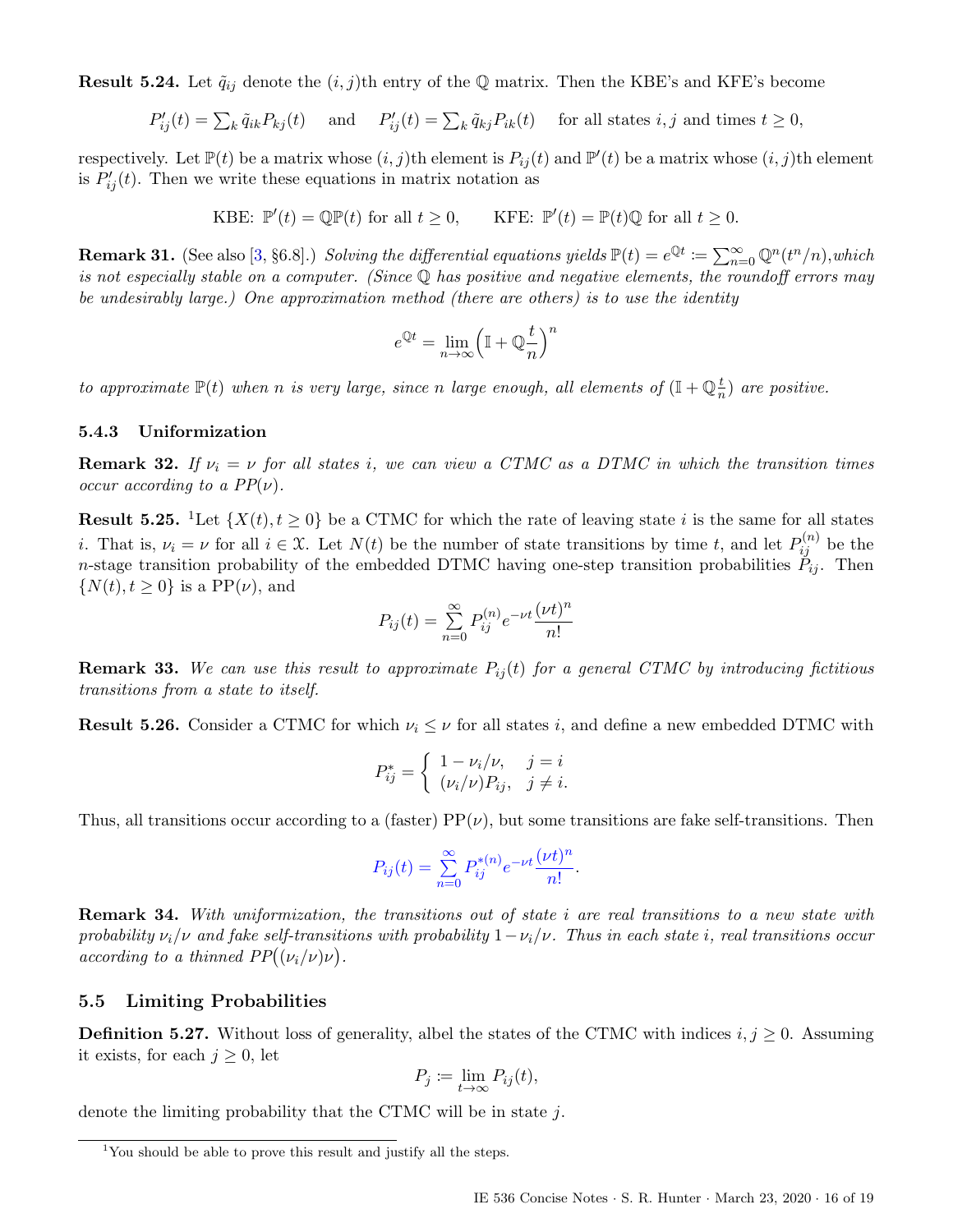Result 5.28. Consider a CTMC with the following properties: (a) all states communicate; that is, starting in state i, there is positive probability of ever being in state j for i, j; and (b) the chain is positive recurrent, that is, starting in state i, the mean time to return to state i is finite. Then  $P_i$  exists and is independent of the initial state *i*. Furthermore,  $P_j$  can be found by solving the system of equations

$$
\nu_j P_j = \sum_{k \neq j} q_{kj} P_k, \quad j \geq 0 \quad \text{("balance" equations)}; \qquad 1 = \sum_{j=0}^{\infty} P_j \quad \text{("normalizing" equation)}
$$

**Result 5.29.** If  $P_i$  exists for a CTMC, then it is also the long-run portion of time the process is in state j.

Remark 35. A closer look at the balance equations, which state that the unconditional rate of leaving a state j must equal the unconditional rate of entering state j:

| rate leaving j               | proportion<br>starting in j                                       | proportion<br>of time in j | rate going<br>from k to j | proportion in k |
|------------------------------|-------------------------------------------------------------------|----------------------------|---------------------------|-----------------|
| $V_j$                        | $P_j$                                                             | $\sum_{k \neq j}$          | $q_{kj}$                  | $P_k$           |
| unconditional rate leaving j | unconditional rate moving k to j<br>unconditional rate entering j |                            |                           |                 |

**Result 5.30.** If  $P_i$  exists for a CTMC, then it is also the stationary distribution for the CTMC. That is, if we choose the initial distribution to be  $\mathbf{a}_0 = (P_0, P_1, P_2, \ldots, P_j, \ldots)$ , then the probability of being in state j at time t is  $P_j$  for all t.

<span id="page-16-3"></span>**Result 5.31.** Consider a birth-death process with birth rates  $\{\lambda_i, i = 0, 1, 2, ...\}$  and death rates  $\{\mu_i, i = 0, 1, 2, ...\}$  $0, 1, 2, \ldots$ . Then a necessary and sufficient condition for the limiting probabilities to exist is that

<span id="page-16-2"></span>
$$
\sum_{i=1}^{\infty} \frac{\lambda_{i-1}\lambda_{i-2}\cdots\lambda_1\lambda_0}{\mu_i\mu_{i-1}\cdots\mu_2\mu_1} < \infty. \tag{C.BD}
$$

<sup>[1](#page-16-1)</sup>Further, if the condition in line [\(C.BD\)](#page-16-2) above is satisfied, then

$$
P_i = \frac{\lambda_{i-1}\lambda_{i-2}\cdots\lambda_1\lambda_0}{\mu_i\mu_{i-1}\cdots\mu_2\mu_1\left(1+\sum_{i=1}^{\infty}\frac{\lambda_{i-1}\lambda_{i-2}\cdots\lambda_1\lambda_0}{\mu_i\mu_{i-1}\cdots\mu_2\mu_1}\right)}, \quad i \ge 1.
$$

**Example 5.32** (M/M/1 Queue). For an M/M/1 queue, apply Result [5.31](#page-16-3) to see that the arrival rate  $\lambda$ must be less than the service rate  $\mu$ . Otherwise, if  $\lambda > \mu$ , the number in the system tends to infinity.

## <span id="page-16-0"></span>6 Renewal Processes

**Definition 6.1** (Renewal Process). Let  $\{N(t), t \ge 0\}$  be a counting process and let  $X_n$  be the time between the  $(n-1)$ st and the nth event of this process,  $n \geq 1$ . If  $\{X_n, n = 1, 2, ...\}$  is a sequence of nonnegative iid random variables with  $E[X_n] = \mu < \infty$  for all  $n = 1, 2, \ldots$ , then  $\{N(t), t \ge 0\}$  is a renewal process.

**Notation.** Let  $S_0 = 0$ ,  $S_n = \sum_{i=1}^n X_i$  denote the arrival times.

Remark 36. We can think of a renewal process as a generalization of a Poisson process in which the interarrival times are no longer iid exponentials; instead, they are iid with some other continuous distribution. Due to the memoryless property of the exponential, the Markov property holds at every time t in a Poisson process. Here, the Markov property holds only at the arrival times, or "renewal" times.

Remark 37. Renewal processes are a special type of generalized Markov model. Generalized Markov models are continuous time stochastic processes in which the Markov property holds at a set of (possibly random) time points  $0 = S_0 \leq S_1 \leq S_2 \leq \ldots$ 

<span id="page-16-1"></span><sup>&</sup>lt;sup>1</sup>You should be able to prove this result and justify all the steps.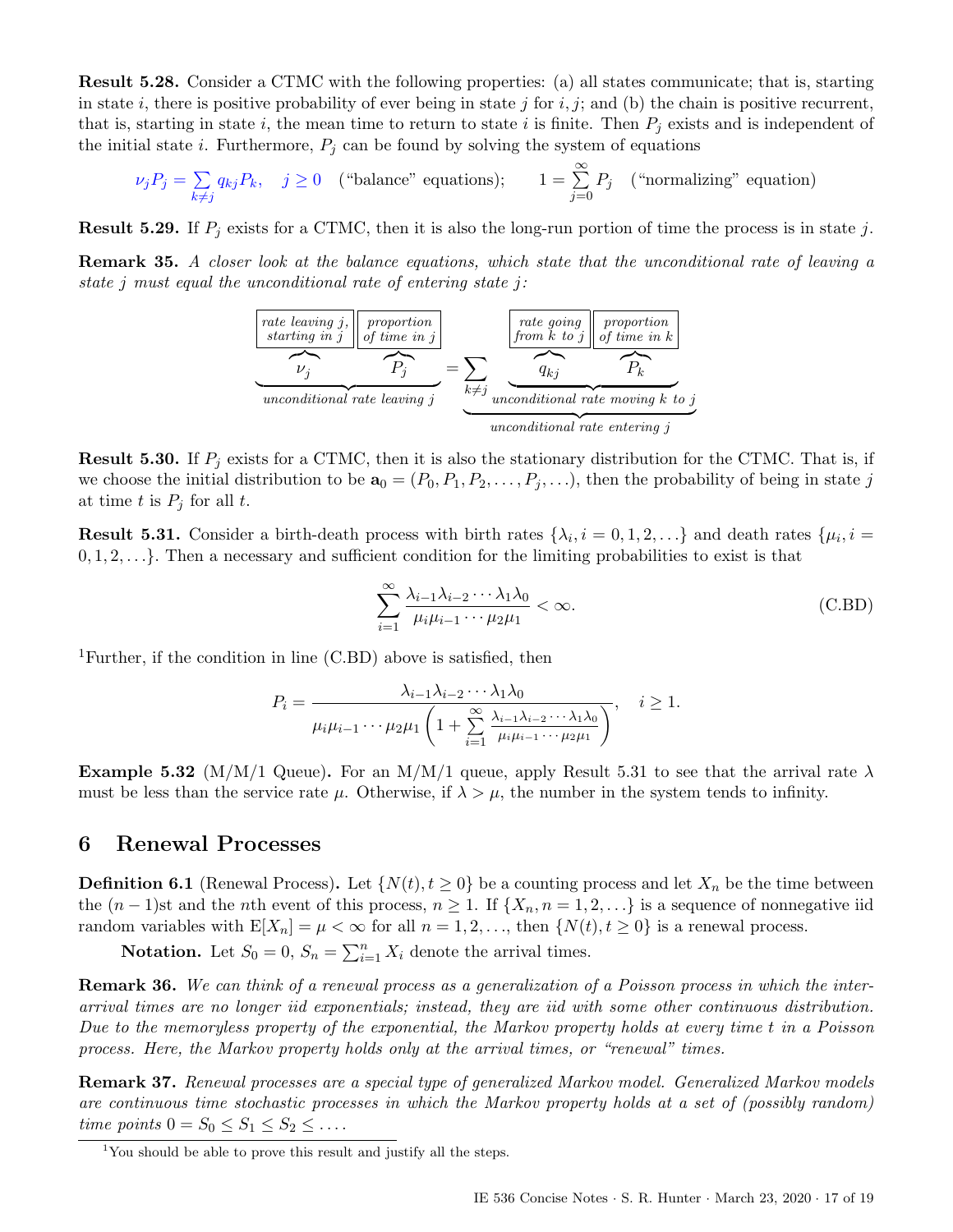### <span id="page-17-0"></span>6.1 Limit Theorems

**Result 6.2.** By the strong law of large numbers, in the long run, the expected time between renewals is  $\mu$ . That is, as  $n \to \infty$ ,

$$
\frac{S_n}{n} = \frac{X_1 + X_2 + \dots + X_n}{n} \to \mu \quad \text{w.p.1.}
$$

<span id="page-17-3"></span>**Theorem 6.3** (Long-Run Renewal Rate). Let  $\{N(t), t \geq 0\}$  be a renewal process generated by a sequence of nonnegative iid random variables  $\{X_n, n = 1, 2, ...\}$  with common mean  $0 < \mu < \infty$ . Then

$$
\lim_{t \to \infty} \frac{N(t)}{t} = \frac{1}{\mu} \quad \text{w.p.1},
$$

where  $1/\mu$  is the *rate* of the renewal process.

**Theorem 6.4** (Elementary Renewal Theorem). Let  $\{N(t), t \geq 0\}$  be a renewal process generated by a sequence of nonnegative iid random variables  $\{X_n, n = 1, 2, \ldots\}$  with common mean  $0 < \mu < \infty$ . Then

$$
\lim_{t \to \infty} \frac{\mathcal{E}[N(t)]}{t} = \frac{1}{\mu} \quad \text{w.p.1}
$$

Remark 38. The Elementary Renewal Theorem is not a direct result of Theorem [6.3.](#page-17-3)

### <span id="page-17-1"></span>6.2 Applications to Queueing Theory

Example 6.5 (GI/GI/1 Queue). Consider a single-server queue where GI stands for "general independent." That is, arrivals occur according to a renewal process with inter-arrival times  $\{X_n, n = 1, 2, \ldots\}$  that are iid with distribution function F having mean  $1/\lambda$ . Then the long-run arrival rate is

$$
\lim_{t \to \infty} \frac{N(t)}{t} \to \frac{1}{1/\lambda} = \lambda \quad \text{w.p.1.}
$$

Further, the service times are iid random variables having distribution G and mean  $1/\mu$ , so that the long-run service rate is  $\mu$ . The queue is stable if  $\lambda < \mu$ .

**Theorem 6.6** (Little's Law). Consider a queueing system and define the following quantities. Let  $X(s)$  be the number of customers in the system at time  $s$ , and define  $L$  as the expected number of customers in the system in steady state. Let  $W_m$  be the amount of time the mth arriving customer spends in the system, and define W as the expected time spent in the system by a customer in steady state. Let  $N_a(t)$  be the number of customers who arrive and enter the system by time t, and define  $\lambda$  as the long-run average rate at which arriving customers join the system. Formally,

$$
L=\lim_{t\to\infty}\frac{1}{t}\int_0^tX(s)ds,\quad W=\lim_{n\to\infty}\frac{1}{n}\sum_{m=1}^nW_m,\quad \lambda=\lim_{t\to\infty}\frac{N_a(t)}{t}.
$$

If the quantities L, W, and  $\lambda$  exist and are finite, then they satisfy  $L = \lambda W$ .

### <span id="page-17-2"></span>6.3 The Inspection Paradox

Remark 39. When thinking about the inspection paradox, it helps to keep the following scenario in mind. Suppose you have a box containing an infinite number of lightbulbs, each of whose lifetimes is an iid copy of a random variable  $X$  with cdf  $F$ . As soon as a lightbulb goes out, it is instantaneously replaced with a new one from the box. Thus the number of lightbulbs that have failed by time t,  $\{N(t), t \geq 0\}$ , is a renewal process. Now suppose you fix a time  $t^*$ , and "inspect" the lifetime of the lightbulb currently in use at that time, which is  $X_{N(t^*)+1} = S_{N(t^*)+1} - S_{N(t^*)}$ :

$$
\begin{array}{ccccc}\n & \times & \times & \times & \longrightarrow & \longrightarrow & \longrightarrow & \longrightarrow & \longrightarrow \\
0 & & & S_{N(t^*)} & t^* & & S_{N(t^*)+1} & & t\n\end{array}
$$